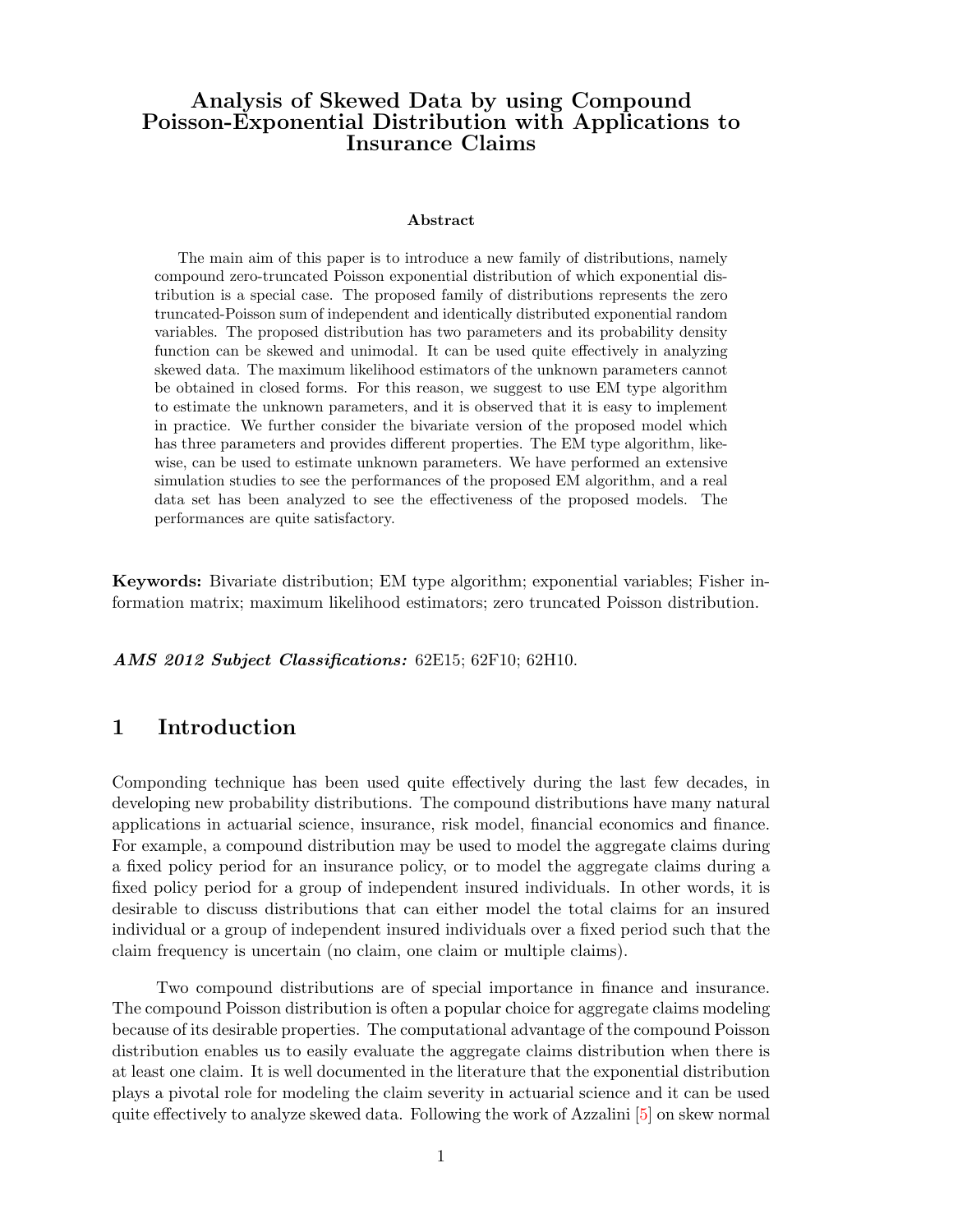distribution, many researchers introduced different skewed distributions, see for example Asgharzadeh et al. [\[4\]](#page-30-1), Wahed and Ali [\[28\]](#page-31-0)), Ma and Genton [\[19\]](#page-31-1), Barreto-Souza [\[7\]](#page-30-2), Chakraborty et al. [\[11\]](#page-30-3), Asgharzadeh et al.([\[2\]](#page-30-4), [\[3\]](#page-30-5)) and see the references cited therein. In other contexts, several compound distributions have been introduced in the literature by different authors, see for example Bakouch et al. [\[6\]](#page-30-6), Rodrigues, et al. [\[26\]](#page-31-2), Mahmoudi and Jafari [\[20\]](#page-31-3), Kundu [\[16\]](#page-30-7), Kozubowski and Panorska [\[15\]](#page-30-8), Revfeim [\[25\]](#page-31-4) etc.

Compound models have been used quite extensively in analyzing insurance losses data. In this context, extensions of the two-parameter Birnbaum-Saunders (BS) model (Birnbaum and Saunders [\[10\]](#page-30-9)) have been developed. One approach for extending the BS model is to replace the standard normal variable in the stochastic representation of the BS model with other variables followed by skewed distributions. Hashemi et al. [\[14\]](#page-30-10) proposed the normal mean-variance Lindley BS (NMVL-BS) distribution and used it for modeling the financial data. Another generalization is the normal mean-variance generalized BS (NMV-GBS) distribution ( cf. Naderi et al. [\[23\]](#page-31-5)) which can effectively analyze economic real data. A general approach to compound unimodal hump-shaped distributions with a mixing dichotomous distribution is discussed in Tomarchio and Punzo [\[27\]](#page-31-6). They used the models in fitting real insurance loss data. Bernardi et al. [\[8\]](#page-30-11) have considered the skew exponential power (SEP) distribution for modeling the Bayesian quantile regression. It is shown that their framework produces more reliable estimates for heavy-tailed data. Composite models and their applications in the insurance losses can also be found in Grun and Miljkovic [\[13\]](#page-30-12) and Bhati and Ravi [\[9\]](#page-30-13).

In studying the insurance claims, it is extremely important to consider the number of claims,  $N$ , as well as the corresponding payments in marginal and bivariate forms. One important point to note that not all claims lead to payment by an insurance company, i.e. some of the claims are not approved. Hence, the sum of approved payment amounts are recorded. Based on this concept, Raqab et al. [\[24\]](#page-31-7) proposed a new distribution as compound zero-truncated Poisson skew normal distribution. This model is based on the random sum of N independent Gaussian random variables. In this work, we develop another version of skewed distribution based on modeling aggregate claims. Let N and  $L^*$  (conditioning that  $L^* \geq 1$ ) denote the total number of claims and approved claims, respectively, in a fixed time period, and  $T_1, \ldots, T_{L^*}$  denote the amount paid by the insurance company. Hence,  $X = T_1 + \ldots + T_{L^*}$ , denotes the aggregate amount paid by the insurance company in that fixed time period. It is assumed that  $T_i$ 's are independent identically distributed (i.i.d.) exponential random variables, and  $L^*$  is a zero truncated Poisson random variable and it is independent of  $T_i$ 's. We call this new distribution as a compound zero-truncated Poisson exponential (ZTP-EXP) distribution. Moreover, the exponential distribution can be obtained as a special case of the proposed compound ZTP-EXP distribution.

Additionally, we extend the proposed model to bivariate case with three parameters and we refer to this new distribution as the *bivariate zero-truncated Poisson exponential model* (BZTP-EXP). The BZTP-EXP model can be used as appropriate model for many applications in climatology, actuarial sciences, water and finance. We here concentrate in finance application and use the proposed model for analyzing the total of insurance claimed corresponding to the number of claimants for a given period of time. The ZTP-EXP distribution has two parameters, whereas the BZTP-EXP distribution has three parameters.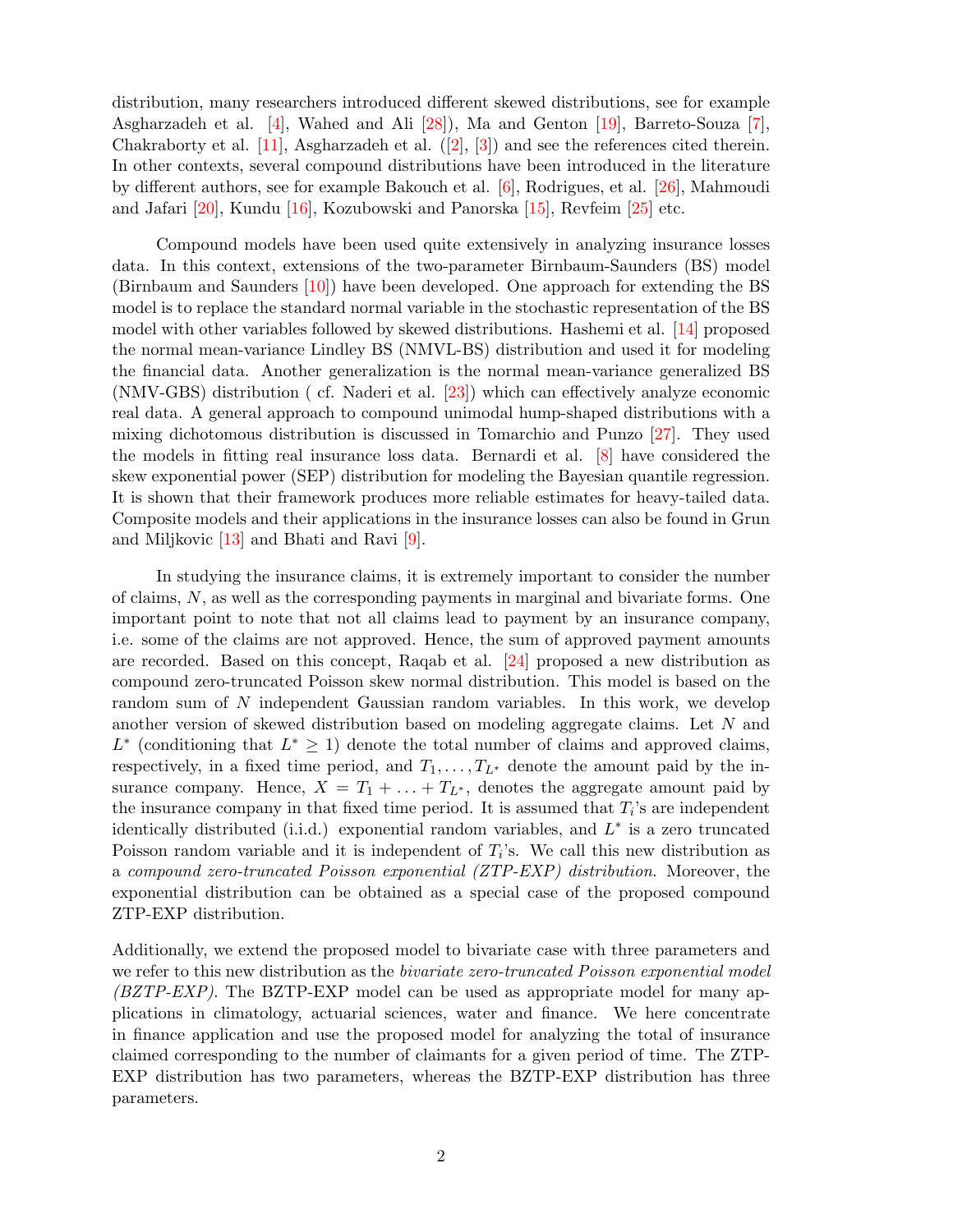Estimation of the unknown parameters is always a challenge problem in any data analysis. In this case it is observed that the maximum likelihood estimators (MLEs) of the unknown parameters cannot be obtained in closed forms. They can be acquired by solving higher dimensional optimization problems. To avoid that we have suggested an effective expectation-maximization (EM) type algorithm to compute the MLEs of unknown parameters, see Kundu and Nekoukhou [\[17\]](#page-31-8) in case of discrete missing values. It is observed that at each 'E'-step, the corresponding 'M'-step can be performed explicitly. We further provide an expression for the observed Fisher information matrix as suggested by Louis [\[18\]](#page-31-9) to construct the confidence intervals for unknown parameters. We present some simulation study to show the effectiveness of the proposed EM type algorithm. For illustrative purposes, we analyze two real data sets using the proposed models.

The rest of the paper is organized as follows. The formulation of the proposed univariate compound distribution (ZTP-EXP) and discussion of some general properties are presented in Section 2. In Section 3, the BZTP-EXP model is introduced and all the necessary theoretical results and general properties are provided. Also, a study of estimation and inference statistical of BZTP-EXP distribution parameters are introduced in this section. Some simulation results and the analysis of two real data sets are presented in Section 4. We provide some goodness-of-fit measures and tail-risk measures and show how it can be used to choose the best fitted model, in Section 5 and finally we conclude the paper in Section 6.

### 2 Univariate Compound ZTP-EXP Distribution

In this section, we introduce the proposed compound ZTP-EXP and provide all the necessary theoretical results and general properties.

### 2.1 Description and Properties

Suppose  $\{T_1, T_2, ...\}$  is a sequence of i.i.d. exponential random variables with probability density function (PDF)

$$
f(t,\beta) = \beta e^{-\beta t} \ t > 0, \ \beta > 0,\tag{1}
$$

the random variable N has Poisson distribution with parameter  $\lambda$  and it is independent of  $\{T_i: i = 1, 2, ...\}$ . Define a random variable L as follows

$$
L = \sum_{i=1}^{N} I_i = I_1 + I_2 + \dots + I_N,
$$
\n(2)

where  $I_i = 0$  implies that the insurance company has not paid the claim, whereas  $I_i = 1$ implies that the insurance company has paid the claim. Note that,  $P(I_i = 1) = 1 - P(I_i = 1)$  $0=p$ , for  $0 \leq p \leq 1$ . Here L denotes the total number of claims which have been paid by the insurance company. The distribution of  ${L|N = n}$  is a binomial with parameters n and p. Hence, L is Poisson distribution with mean  $\theta = \lambda p$ . Now, let us consider

$$
L^* \stackrel{D}{=} \{L \mid L \ge 1\},\tag{3}
$$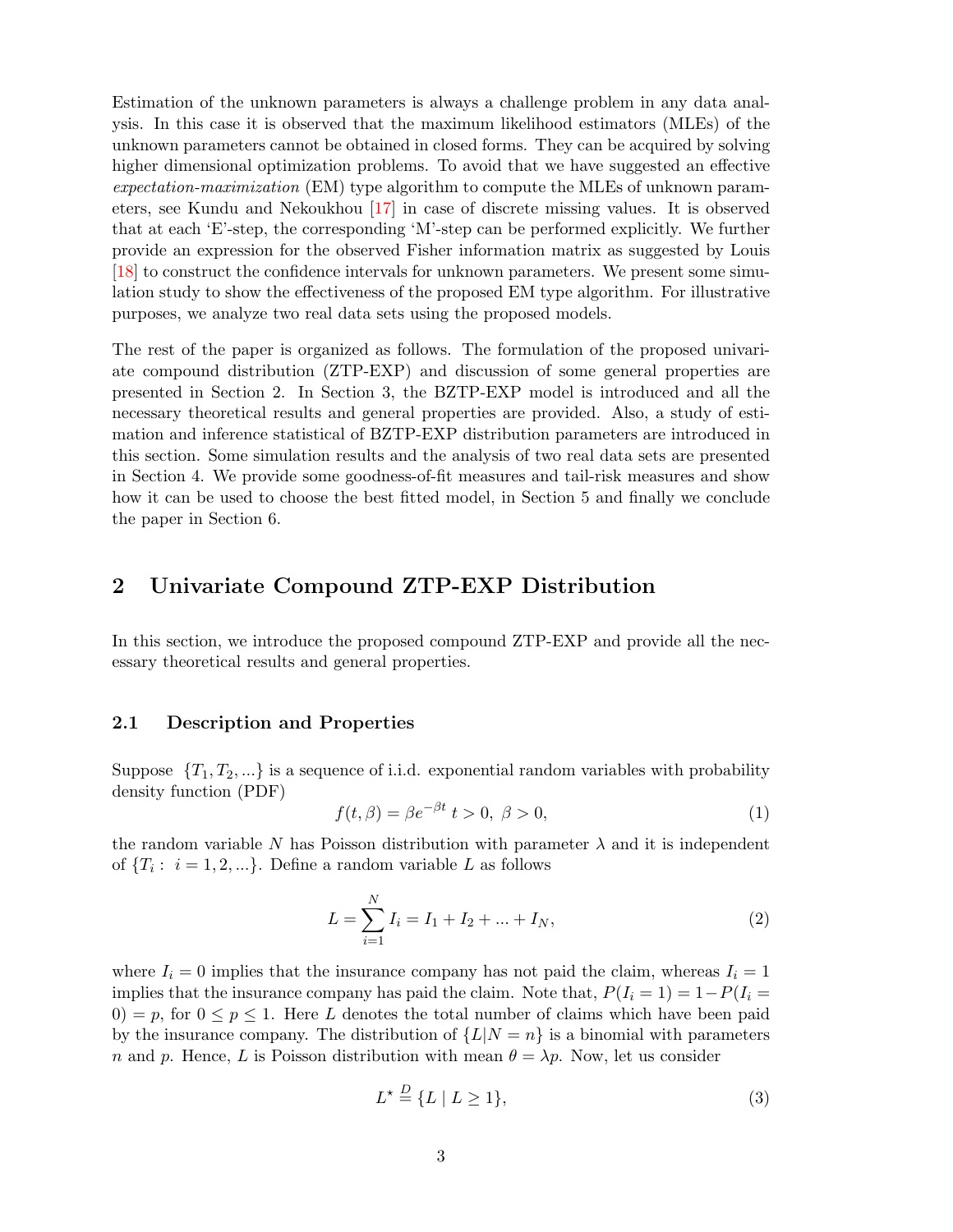where  $\stackrel{D}{=}$  denotes equal in distribution, and it independent of  $\{T_1, T_2, ...\}$ . Then,  $L^*$  has the following probability mass function (PMF)

$$
P(L^* = l) = \frac{e^{-\theta} \theta^l}{l!(1 - e^{-\theta})}, \ l = 1, 2, 3, ..., \ \theta > 0.
$$
 (4)

Thus, the random variable  $L^*$  has a zero-truncated Poisson distribution with parameter  $\theta$ . The random variable  $X$  is said to follow a ZTP-EXP distribution if it can be represented by

$$
X = \sum_{i=1}^{L^*} T_i.
$$
\n
$$
(5)
$$

From now on, we write  $X \sim \text{ZTP-EXP}(\beta, \theta)$ . Note that

$$
P(X \le x, L^* = l) = \frac{e^{-\theta} \theta^l}{l!(1 - e^{-\theta})} \cdot \frac{\Gamma_{\beta x}(l)}{\Gamma(l)},
$$

where  $\Gamma_x(a) = \int_0^x t^{a-1} e^{-t} dt$ , is the incomplete gamma function with  $a > 0$ . Hence, the joint PDF of X and  $L^*$  is given by

<span id="page-3-1"></span>
$$
f_{X,L^*}(x,l) = \frac{e^{-\theta} \theta^l}{l!(1 - e^{-\theta})} \cdot \frac{\beta e^{-\beta x} (\beta x)^{l-1}}{\Gamma(l)}, \ x > 0, \ l = 1, 2, \dots,
$$
 (6)

It can be easily checked that the exponential distribution with parameter  $\beta$  is a special case when  $\theta \to 0$  and  $l = 1$ . Specifically,

$$
\lim_{\theta \to 0} P(X \le x, L^* = l) = \begin{cases} 1 - e^{-\beta x} & \text{if } l = 1, \\ 0 & \text{if } l > 1. \end{cases}
$$

The cumulative distribution function  $(CDF)$  of X can be obtained as follows:

$$
P(X \le x) = \sum_{l=1}^{\infty} P(X \le x, L^* = l)
$$
  
= 
$$
\frac{e^{-\theta}}{1 - e^{-\theta}} \sum_{l=1}^{\infty} \frac{\Gamma_{\beta x}(l)}{\Gamma(l)} \cdot \frac{\theta^l}{l!}.
$$
 (7)

The corresponding PDF of  $X$  can be written as

<span id="page-3-0"></span>
$$
f_X(x) = \frac{\beta e^{-\beta x} e^{-\theta}}{1 - e^{-\theta}} \sum_{l=1}^{\infty} \frac{(\beta x)^{l-1} \theta^l}{l! \Gamma(l)} \quad , \ x > 0; \ \beta, \theta > 0. \tag{8}
$$

From Eq.[\(8\)](#page-3-0), the parameter  $\beta$  controls the scale of the distribution while the parameter  $\theta$  controls its shape. Clearly, the variate X is an exponential distribution with mean  $1/\beta$ when  $\theta$  tends to be 0. The PDFs of ZTP-EXP for different values of the parameters have been displayed in Figure [2.1.](#page-4-0) It can take variety of shapes. The PDF of  $X$  is always unimodal and positively skewed. Also it is noticed that as  $\theta$  increases, the skewness increases.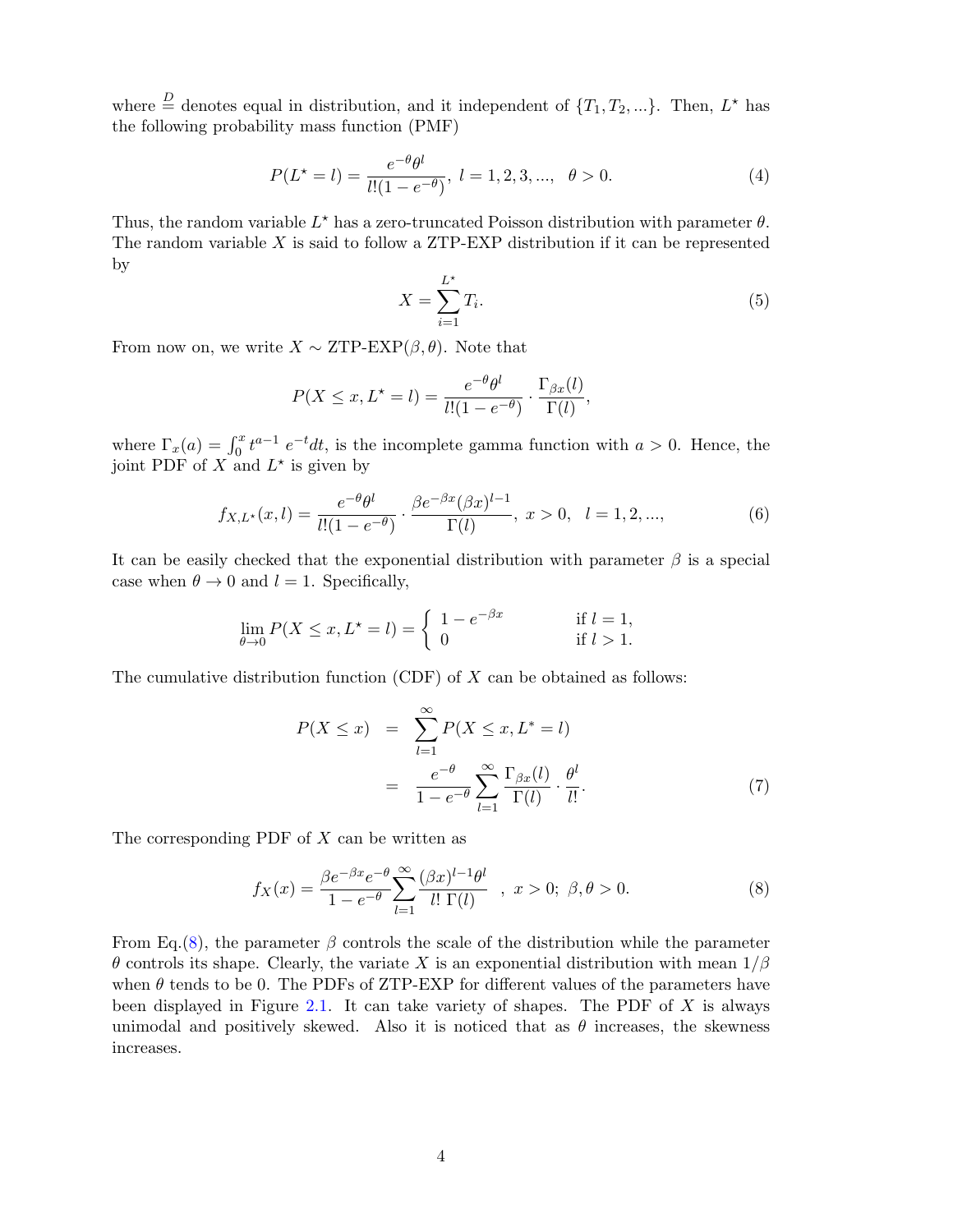

<span id="page-4-0"></span>Figure 1: PDF plots of ZTP-EXP  $(\beta, \theta)$  distribution for different parameter values: (a)  $(1, 0.0001)$  (b)  $(1, 0.005)$  (c)  $(1, 1)$  (d)  $(1, 2)$  (e)  $(1, 5)$  (f)  $(3, 100)$ .

Now, consider  $(X, L^*)$  which has the joint PDF as given in [\(6\)](#page-3-1). The conditional CDF of  $(X, L^*)$  given  $L^*$  is

$$
P(X \le x, L^* \le n \mid L^* \le l) = \begin{cases} \frac{1}{\sum_{j=1}^l \theta^j/j!} \sum_{k=1}^n \frac{\Gamma_{\beta x}(k) \theta^k}{\Gamma(k) k!} & \text{if } l \ge n > 0, \\ \frac{1}{\sum_{j=1}^l \theta^j/j!} \sum_{k=1}^l \frac{\Gamma_{\beta x}(k) \theta^k}{\Gamma(k) k!} & \text{if } l < n. \end{cases}
$$

Therefore, for any integer  $n > 0$  and  $y \geq x$ , the conditional CDF of  $(X, L^*)$  given  $X \leq y$ is

<span id="page-4-1"></span>
$$
P(X \le x, L^* \le n \mid X \le y) = \frac{P(X \le x, L^* \le n)}{P(X \le y)}
$$
  
= 
$$
\frac{1}{\sum_{j=1}^{\infty} \frac{\Gamma_{\beta x}(j) \theta^j}{\Gamma(j) j!}} \sum_{k=1}^n \frac{\Gamma_{\beta x}(k) \theta^k}{\Gamma(k) k!}.
$$
 (9)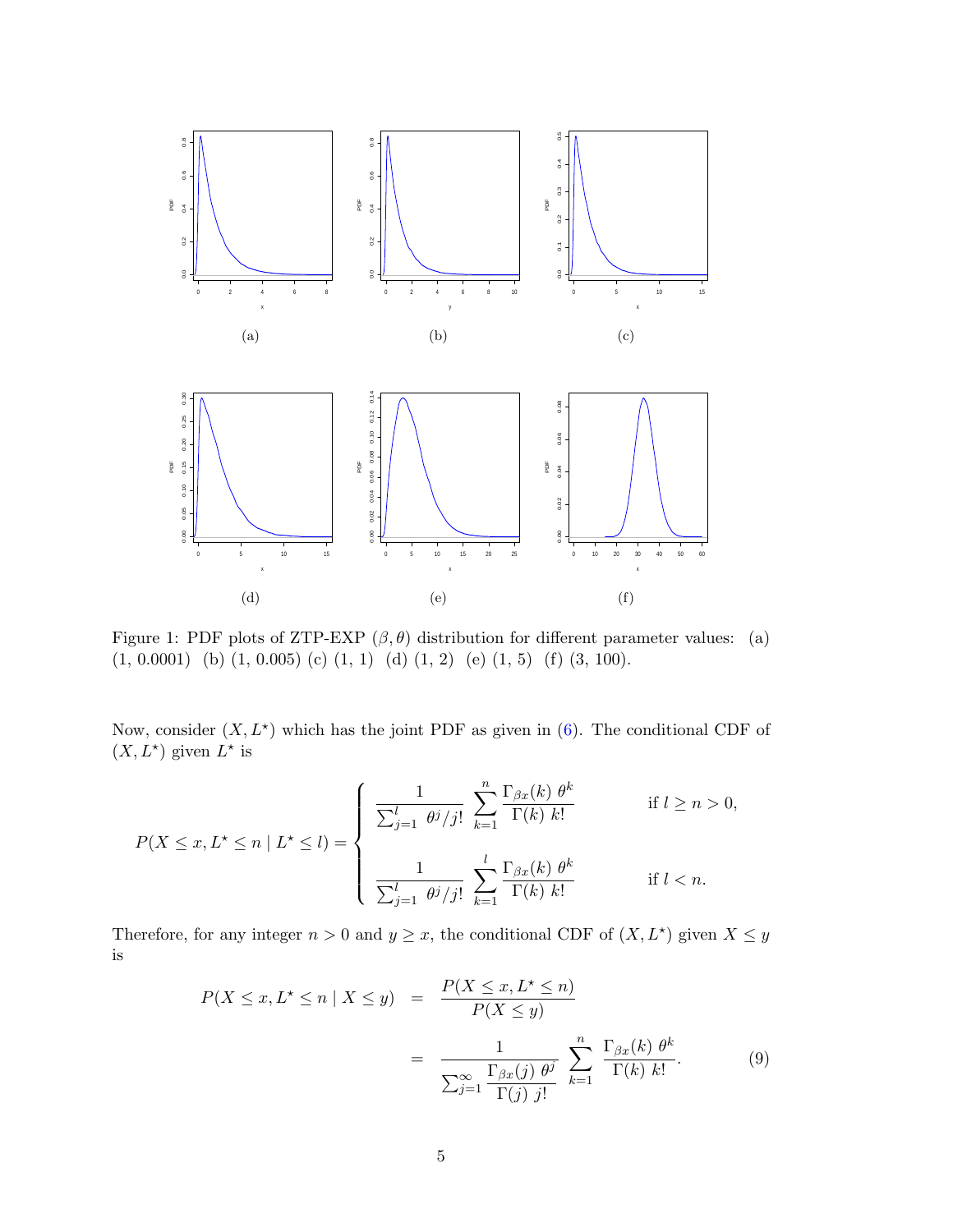From [\(9\)](#page-4-1), we further have

$$
P(L^* \le l \mid X \le x) = \frac{1}{\sum_{j=1}^{\infty} \frac{\Gamma_{\beta x}(j) \theta^j}{\Gamma(j) \ j!}} \sum_{k=1}^{l} \frac{\Gamma_{\beta x}(k) \theta^k}{\Gamma(k) \ k!}.
$$
 (10)

Now, the conditional PMF of  $L^*$  given  $X = x$  is given by

<span id="page-5-0"></span>
$$
P(L^* = l \mid X = x) = \frac{\frac{(\theta \beta y)^l}{l! \Gamma(l)}}{\sum_{k=1}^{\infty} \frac{(\theta \beta y)^k}{k! \Gamma(k)}}.
$$
\n(11)

Finally, the conditional expectation becomes

$$
E(L^* \mid X = x) = \frac{\sum_{l=1}^{\infty} \frac{(\theta \beta y)^l}{(l-1)! \Gamma(l)}}{\sum_{k=1}^{\infty} \frac{(\theta \beta y)^k}{k! \Gamma(k)}}.
$$
(12)

The joint moment generating function (MGF) of X and  $L^*$  can be obtained as

$$
\varphi(t,s) = E[e^{tX + sL^*}] = E[e^{sL^*}E(e^{tX}|L^*)] = E\left\{ \left[e^s\left(\frac{\beta}{\beta - t}\right)\right]^{L^*} \right\}, \quad t < \beta, \ s \in \mathbb{R},
$$

which in turn becomes

$$
\varphi(t,s) = \frac{1}{e^{\theta} - 1} \left\{ \exp \left[ \theta e^s \left( \frac{\beta}{\beta - t} \right) \right] - 1 \right\}.
$$
 (13)

With this result, the product moment of  $X$  and  $L^*$  is derived to be

$$
E(XL^*) = \frac{\theta^2 e^{\theta}}{\beta(e^{\theta} - 1)}.
$$

Further, it can be shown that for  $m, k \geq 0$ ,

$$
E(X^m L^{\star k}) = \frac{\Gamma(m)}{\beta^m (e^{\theta} - 1)} \sum_{j=1}^{\infty} \frac{j^k \theta^j}{j! B(j, m)},
$$

where  $B(a, b) = \Gamma(a)\Gamma(b)/\Gamma(a + b)$ , for  $a, b > 0$ .

The MGF of ZTP-EXP distribution  $\varphi_X(t)$  can be defined as  $\varphi_X(t) = P_{L^*}(M_T(t))$ , where  $P_{L^{\star}}$  is probability generating function (PGF) of zero-truncated Poisson distribution and  $M_T(t)$  represents the MGF of exponential distribution. Thus

$$
\varphi_X(t) = \frac{1}{e^{\theta} - 1} \left( \exp\left\{ \frac{\theta \beta}{\beta - t} \right\} - 1 \right), \quad t < \beta. \tag{14}
$$

Hence, the cumulant generating function  $(CGF)$  of X is

$$
K_X(t) = \ln \varphi_X(t) = \ln \left( \exp \left\{ \frac{\theta \beta}{\beta - t} \right\} - 1 \right) - \ln \left( e^{\theta} - 1 \right)
$$
 (15)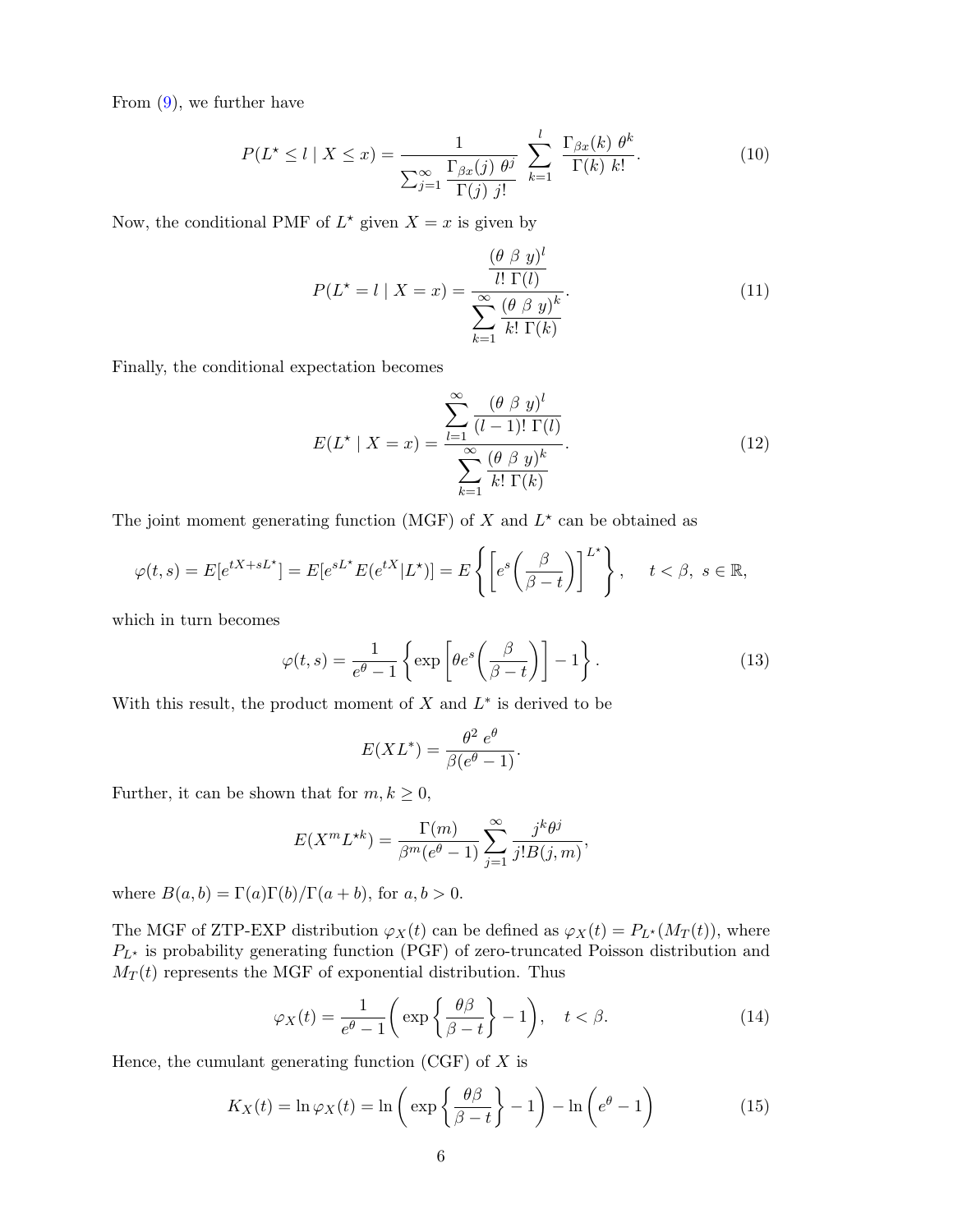The mean and variance of  $X$  are given, respectively, by

$$
E(X) = \frac{\theta}{\beta(1 - e^{-\theta})} \quad \text{and} \quad Var(X) = \frac{\theta e^{\theta}}{\beta^2(e^{\theta} - 1)^2} \left\{ 2(e^{\theta} - 1) - \theta \right\}.
$$

Therefore, the 3-rd moment and skewness measure of X can be expressed, respectively, by

$$
E(X - E(X))^3 = \frac{\theta e^{\theta}}{\beta^3 (e^{\theta} - 1)^3} \left\{ \theta e^{\theta} (\theta - 6) + 6(\theta + e^{2\theta} - 2e^{\theta} + 1) + \theta^2 \right\},\,
$$

and

$$
\gamma_1 = \left\{ \theta e^{\theta} (2(e^{\theta} - 1) - \theta) \right\}^{-3/2} \times \left\{ \theta e^{\theta} \left[ \theta e^{\theta} (\theta - 6) + 6(\theta + e^{2\theta} - 2e^{\theta} + 1) + \theta^2 \right] \right\}.
$$

The covariance matrix  $\Sigma$  of  $(X, L^*)$  can be described as

$$
\Sigma = \begin{pmatrix} \frac{\theta e^{\theta}}{\beta^2 (e^{\theta} - 1)^2} \left[ 2(e^{\theta} - 1) - \theta \right] & \frac{\theta e^{\theta}}{\beta (e^{\theta} - 1)^2} \left[ e^{\theta} - \theta - 1 \right] \\ \frac{\theta e^{\theta}}{\beta (e^{\theta} - 1)^2} \left[ e^{\theta} - \theta - 1 \right] & \frac{\theta e^{\theta}}{(e^{\theta} - 1)^2} \left[ e^{\theta} - \theta - 1 \right] \end{pmatrix}.
$$

The correlation coefficient between X and  $L^*$  is given by

$$
\rho(\theta) = \left(\frac{e^{\theta} - \theta - 1}{2e^{\theta} - \theta - 2}\right)^{1/2}.
$$

Clearly, the correlation coefficient between X and  $L^*$  depends only on the parametric values of  $\theta$ . It can be checked that  $\rho(\theta)$  increases from 0 to  $1/\sqrt{2} \approx 0.71$  when  $\theta$  increases from 0 to  $\infty$ . Therefore, it is clear that the correlation between X and  $L^*$  will be always non-negative. It is not very surprising. For any compound distribution, if the baseline distribution has a non-negative support, the correlation becomes non-negative. Moreover, in case of insurance claim it is expected that the total amount paid by the insurance company and the number of claims approved is positively correlated.

### 2.2 Parameter Estimation Method

Here, we address the problem of computing the MLEs of the two unknown parameters of ZTP-EXP distribution based on a random sample of size n, namely  $\{x_1, \ldots, x_n\}$  from ZTP-EXP( $\beta$ , $\theta$ ) distribution. The log-likelihood function can be written as

<span id="page-6-0"></span>
$$
l(\beta, \theta) = \sum_{i=1}^{n} \ln f_X(x_i, \beta, \theta).
$$
 (16)

To obtain the MLEs of  $\beta$  and  $\theta$ , we maximize [\(16\)](#page-6-0) with respect to the unknown parameters. The normal equations become as

$$
\frac{\partial l(\beta,\theta)}{\partial \beta} = 0, \text{ and } \frac{\partial l(\beta,\theta)}{\partial \theta} = 0.
$$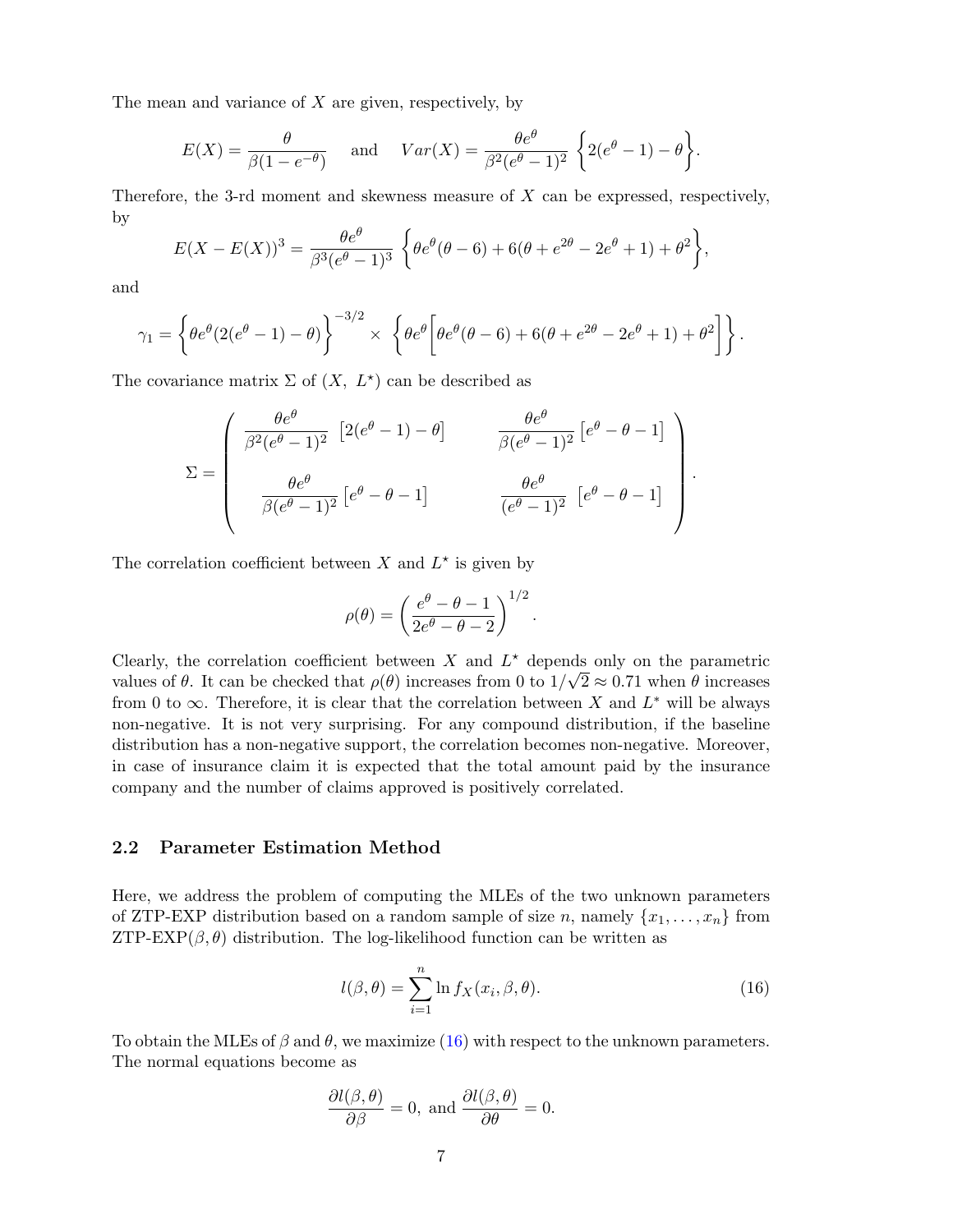It can be easily seen that the maximum likelihood estimates (MLEs) cannot be obtained in explicit forms. We suggest to use EM type algorithm to compute the MLEs of  $\beta$  and  $\theta$  in this case. Suppose  $\{(x_1, l_1), ..., (x_n, l_n)\}\$ is a random sample of size n from  $(X, L^*)$ . Note that we observe only  $\{x_1, ..., x_n\}$  while  $\{l_1, ..., l_n\}$  are missing observations. The idea of EM type algorithm is to perform MLEs in the presence of latent variables. It does this by first estimating the values for the latent variables (E-step), optimizing the model (M-step), and then repeating these two steps until convergence. The complete sample log-likelihood function without the additive constant is given by

$$
l_c(\beta, \theta) = -\beta \sum_{i=1}^n x_i - n \ln(1 - e^{-\theta}) + \ln \theta \sum_{i=1}^n l_i - n\theta + \ln \beta \sum_{i=1}^n l_i + \sum_{i=1}^n \left[ (l_i - 1) \ln x_i - \ln \Gamma(l_i) \right].
$$

Hence, based on  $l_c(\beta, \theta)$ , the MLEs of the unknown parameters are given as

$$
\widehat{\beta} = \frac{\sum_{i=1}^{n} l_i}{\sum_{i=1}^{n} x_i},
$$

and the MLE of  $\theta$  can be computed by maximizing

$$
h(\theta) = \left(\sum_{i=1}^n l_i\right) \ln \theta - n \ln(1 - e^{-\theta}) - n\theta.
$$

The above information provides the basis of the proposed EM type algorithm. Suppose at the j-th stage of the algorithm, the estimates of  $\beta$  and  $\theta$  are  $\beta^{(j)}$  and  $\theta^{(j)}$ , respectively. For convenience let us write  $\Omega^{(j)} = (\beta^{(j)}, \theta^{(j)})$ . The E-step and M-step of the EM type algorithm are basically summarized as follows:

**E-step:** At E-step, we denotes the missing values  $l_i^{(j)}$  $\iota_i^{(j)}$  by  $E_i\{\beta^{(j)}, \theta^{(j)}\}$ , and it can be obtained by using  $\beta^{(j)}$  and  $\theta^{(j)}$  as estimates of  $\beta$  and  $\theta$ , respectively, in [\(11\)](#page-5-0)

$$
E_i\{\beta^{(j)}, \theta^{(j)}\} = \arg\max_l P(L^* = l \mid X = x_i, \Omega^{(j)}).
$$

Therefore, the 'pseudo' log-likelihood function becomes

<span id="page-7-0"></span>
$$
l_s(\Omega|\Omega^{(j)}) = -\beta \sum_{i=1}^n x_i - n \ln(1 - e^{-\theta}) + \ln \theta \sum_{i=1}^n E_i \{\beta^{(j)}, \theta^{(j)}\} - n\theta + \ln \beta \sum_{i=1}^n E_i \{\beta^{(j)}, \theta^{(j)}\} + \sum_{i=1}^n \left[ \left( E_i \{\beta^{(j)}, \theta^{(j)}\} - 1 \right) \ln x_i - \ln \Gamma \left( E_i \{\beta^{(j)}, \theta^{(j)}\} \right) \right].
$$
 (17)

M-step: In this step, the 'pseudo' log-likelihood function should be maximized with respect to the unknown parameters. Therefore  $\Omega^{(j+1)} = (\beta^{(j+1)}, \theta^{(j+1)})$  can be obtained as

$$
\beta^{(j+1)} = \frac{\sum_{i=1}^{n} E_i \{ \beta^{(j)}, \theta^{(j)} \}}{\sum_{i=1}^{n} x_i},
$$
\n(18)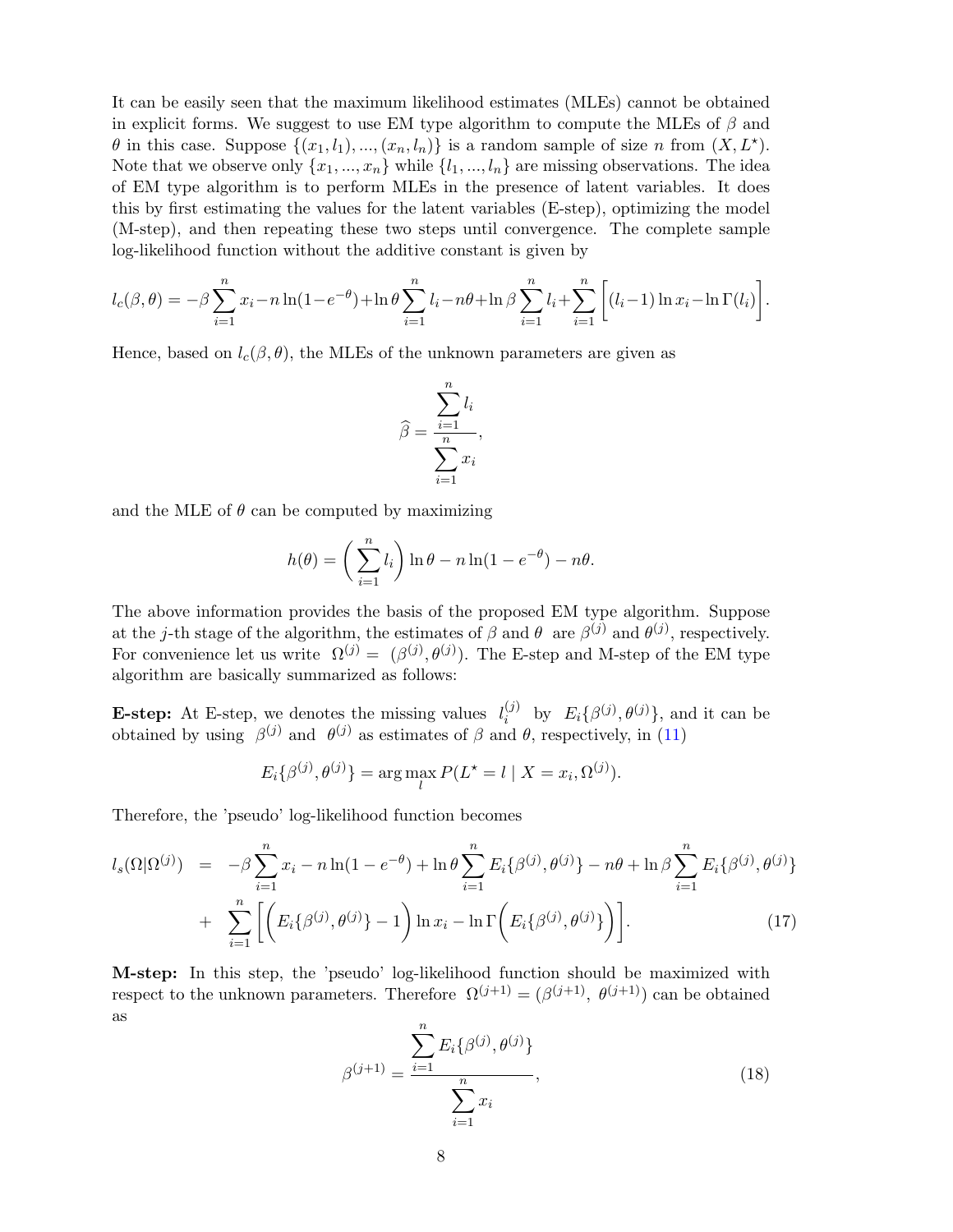and  $\theta^{(j+1)}$  is obtained by maximizing the profile 'pseudo' log-likelihood function,

$$
h(\theta) = \left(\sum_{i=1}^{n} E_i \{\beta^{(j)}, \theta^{(j)}\}\right) \ln \theta - n \ln(1 - e^{-\theta}) - n\theta
$$
  
= 
$$
\left(\sum_{i=1}^{n} E_i \{\beta^{(j)}, \theta^{(j)}\}\right) \ln \theta - n \ln(e^{\theta} - 1).
$$
 (19)

It can be shown that the derivative of  $h(\theta)$ ,  $h'(\theta)$  changes its sign from positive (+) to negative sign (-) as  $\theta$  moves from 0 to + $\infty$ . As a result of that, for  $\sum_{i=1}^{n} E_i \{\beta^{(j)}, \theta^{(j)}\} > n$ ,  $h(\theta)$  has a unique maximum and it can be obtained as the solution of the non-linear equation

$$
h'(\theta) = \left(\sum_{i=1}^{n} E_i\{\beta^{(j)}, \theta^{(j)}\}\right) \frac{1}{\theta} - \frac{n e^{-\theta}}{1 - e^{-\theta}} - n = 0.
$$
 (20)

The used EM type algorithm for computing the unknown parameters for ZTP-EXP distribution is presented in details in Appendix B.

Now we are interested in constructing confidence intervals for the unknown parameters. If  $\widehat{\beta}$  and  $\widehat{\theta}$  denote the MLEs of  $\beta$  and  $\theta$ , respectively, then the asymptotic distribution of the MLEs can be obtained as

$$
\sqrt{n}(\widehat{\beta} - \beta, \widehat{\theta} - \theta) \stackrel{d}{\longrightarrow} N_2(0, J_{obs}^{-1}) \text{ as } n \to \infty,
$$
\n(21)

where  $\stackrel{d}{\longrightarrow}$  denotes convergence in distribution and  $J_{obs}^{-1}$  is the inverse observed Fisher information matrix. For this, using the idea of Louis (1982), the observed Fisher information matrix is obtained from the last step of EM type algorithm. Define the observed Fisher information matrix as follows:

$$
J_{obs} = B - SS^T,
$$

where, the matrix  $B$  denotes the Hessian matrix of the the 'pseudo' log-likelihood function  $(17)$  and S is the corresponding gradient vector.

$$
B = \begin{pmatrix} \frac{\partial^2 l_s}{\partial \beta^2} & \frac{\partial^2 l_s}{\partial \beta \partial \theta} \\ \frac{\partial^2 l_s}{\partial \theta \partial \beta} & \frac{\partial^2 l_s}{\partial \theta^2} \end{pmatrix} \quad \text{and} \quad S = \begin{bmatrix} \frac{\partial l_s}{\partial \beta} & \frac{\partial l_s}{\partial \theta} \end{bmatrix}^T.
$$

Now we provide the elements of the matrix  $B$  and the vector  $S$ .

$$
\frac{\partial^2 l_s}{\partial \beta^2} = -\frac{1}{\beta^2} \sum_{i=1}^n E_i \{\beta^{(j)}, \theta^{(j)}\}, \frac{\partial^2 l_s}{\partial \beta \partial \theta} = 0,
$$
  

$$
\frac{\partial^2 l_s}{\partial \theta^2} = -\frac{1}{\theta^2} \sum_{i=1}^n E_i \{\beta^{(j)}, \theta^{(j)}\} + \frac{ne^{-\theta}}{(1 - e^{-\theta})^2},
$$
  

$$
\frac{\partial l_s}{\partial \beta} = \frac{1}{\beta} \sum_{i=1}^n E_i \{\beta^{(j)}, \theta^{(j)}\} - \sum_{i=1}^n x_i,
$$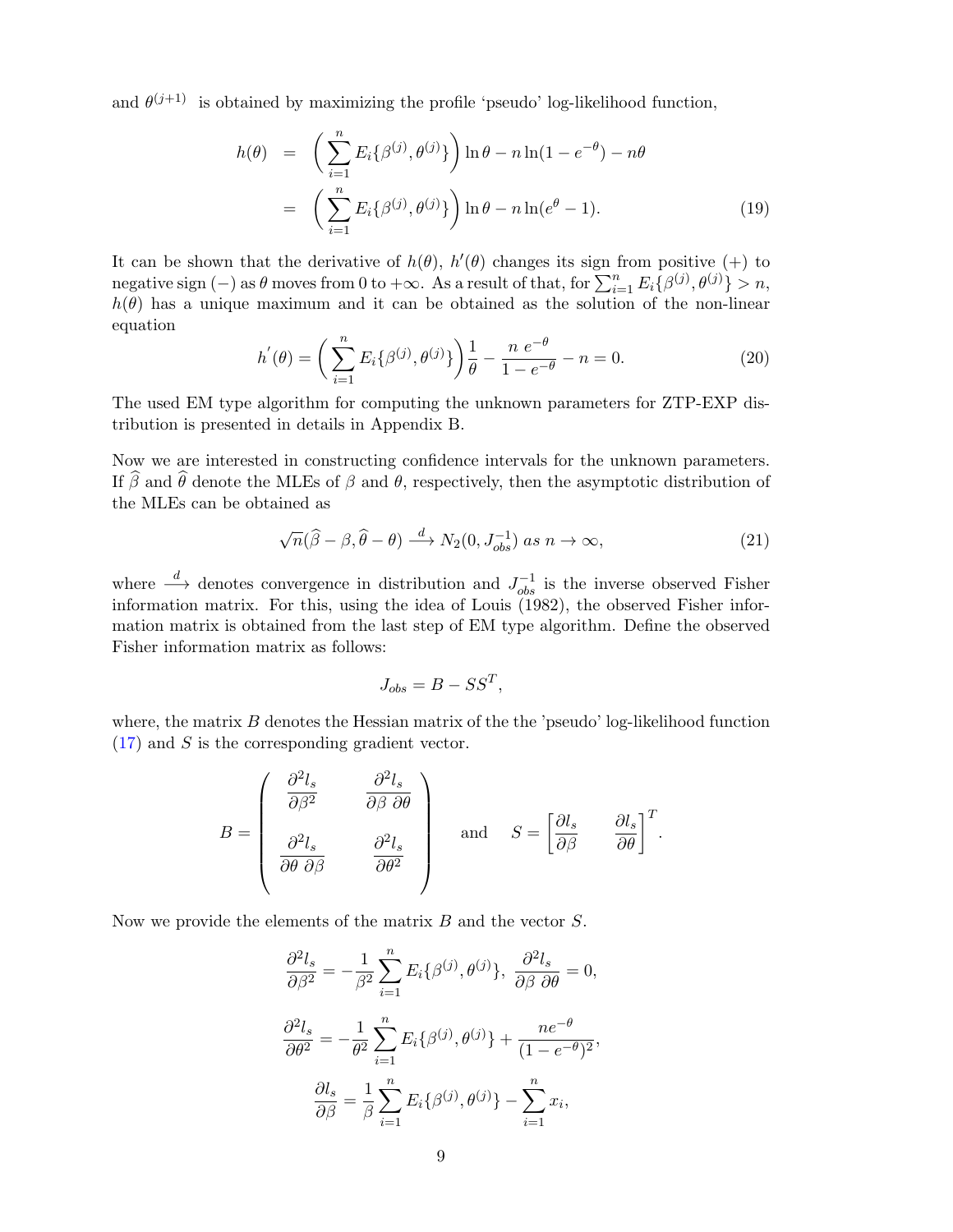and

$$
\frac{\partial l_s}{\partial \theta} = \frac{1}{\theta} \sum_{i=1}^n E_i \{ \beta^{(j)}, \theta^{(j)} \} - \frac{n e^{-\theta}}{1 - e^{-\theta}} - n.
$$

Now,  $100(1 - \alpha)$ % confidence intervals of  $\beta$  and  $\theta$  can be given as

$$
(\widehat{\beta}-z_{\alpha/2}f_{11},\widehat{\beta}+z_{\alpha/2}f_{11}),\;(\widehat{\theta}-z_{\alpha/2}f_{22},\widehat{\theta}+z_{\alpha/2}f_{22}),
$$

where  $f_{11}$  and  $f_{22}$  are the square root of the diagonal elements of  $J_{obs}^{-1}$  and  $z_{\alpha/2}$  denotes the  $\alpha$ -th percentile point of a standard normal distribution.

# 3 Bivariate ZTP-EXP Distribution

In this section, the bivariate version of ZTP-EXP is introduced. Also, several properties and theoretical results of the proposed distribution are presented.

#### 3.1 Definitions and Basic Properties

Consider the random variables  $N, L, L^*$  and  $X$ , same as defined in Section 2. We say,

$$
(X, V) \stackrel{D}{=} \left\{ (X, N) | L \ge 1 \right\},\tag{22}
$$

has a bivariate zero truncated Poissin exponential distribution with parameters  $(\beta, \lambda, p)$ and it will be denoted by BZTP-EXP $(\beta, \lambda, p)$ .

**Theorem 3.1.** If  $(X, V) \sim \text{BZTP-EXP}(\beta, \lambda, p)$ , then the joint CDF of  $(X, V)$  for  $x > 0$  and  $v = 1, 2, \dots$ , is given by

$$
P(X \le x, V \le v) = \frac{1}{1 - e^{-\theta}} \sum_{n=1}^{v} \sum_{l=1}^{n} \frac{\Gamma_{\beta x}(l)}{\Gamma(l)} {n \choose l} p^{l} (1 - p)^{n - l} \frac{e^{-\lambda} \lambda^{n}}{n!},
$$
 (23)

and for  $v = 1, 2, \dots$ 

$$
P(X \le x, V = v) = \frac{1}{1 - e^{-\theta}} \sum_{l=1}^{v} \frac{\Gamma_{\beta x}(l)}{\Gamma(l)} {v \choose l} p^{l} (1 - p)^{v - l} \frac{e^{-\lambda} \lambda^{v}}{v!}.
$$
 (24)

**Proof** The joint CDF of  $(X, V)$  can be written as

$$
P(X \le x, V \le v) = \frac{1}{1 - e^{-\theta}} \sum_{n=1}^{v} P(X \le x, N = n, L \ge 1)
$$
  
= 
$$
\frac{1}{1 - e^{-\theta}} \sum_{n=1}^{v} \sum_{l=1}^{n} P(X \le y \mid N = n, L = l) P(L = l \mid N = n) P(N = n)
$$
  
= 
$$
\frac{1}{1 - e^{-\theta}} \sum_{n=1}^{v} \sum_{l=1}^{n} \frac{\Gamma_{\beta x}(l)}{\Gamma(l)} {n \choose l} p^{l} (1 - p)^{n-l} \frac{e^{-\lambda} \lambda^{n}}{n!}.
$$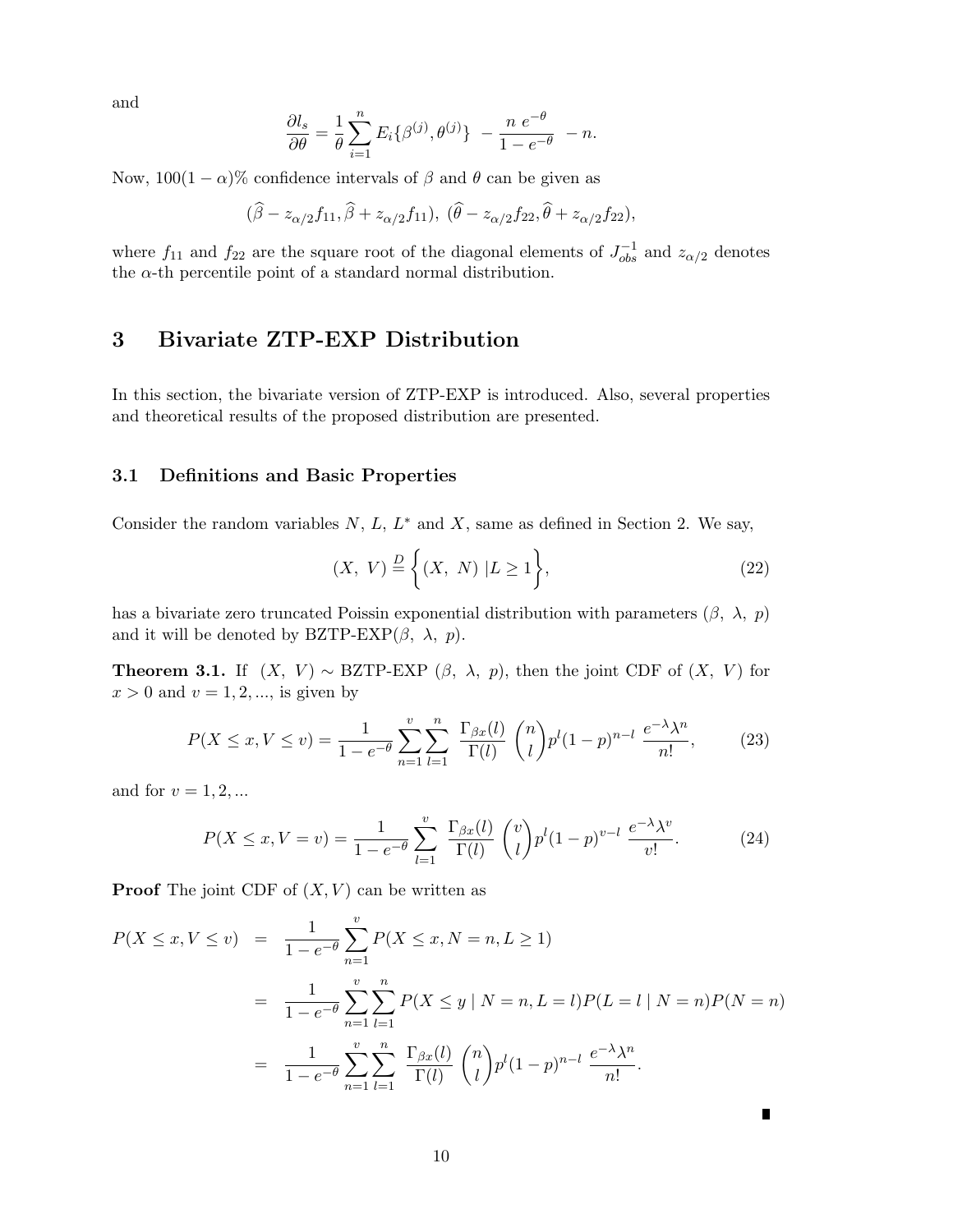**Theorem 3.2.** If  $(X, V) \sim \text{BZTP-EXP}(\beta, \lambda, p)$ , then the marginal CDF of X and PMF of V are

<span id="page-10-0"></span>
$$
F_X(x) = \frac{e^{-\theta}}{1 - e^{-\theta}} \sum_{l=1}^{\infty} \frac{\Gamma_{\beta x}(l)}{\Gamma(l)} \frac{\theta^l}{l!},\tag{25}
$$

and

$$
P(V = v) = \frac{e^{-\lambda}}{v! (1 - e^{-\lambda})} (\lambda^v - (\lambda - \theta)^v),
$$
\n(26)

П

respectively. It is clear from [\(25\)](#page-10-0) that  $Y \sim \text{ZTP-EXP}(\beta, \theta)$ . Specifically, for  $p = 1$ , that is  $\theta = \lambda$ , we have

$$
P(V = v) = \frac{e^{-\lambda} \lambda^v}{v!(1 - e^{-\lambda})},
$$

Thus, the random variable V has zero-truncated Poisson distribution with parameter  $\lambda$ .

**Proof:** The CDF of  $X$  has already been derived before. The PMF of  $V$  can be written as

$$
P(V = v) = \frac{1}{1 - e^{-\theta}} \sum_{l=1}^{v} {v \choose l} p^{l} (1 - p)^{v - l} \frac{e^{-\lambda} \lambda^{v}}{v!}
$$
  
= 
$$
\frac{e^{-\lambda} \lambda^{v}}{v! (1 - e^{-\theta})} (1 - (1 - p)^{v}) = \frac{e^{-\lambda}}{v! (1 - e^{-\theta})} (\lambda^{v} - (\lambda - \theta)^{v}).
$$

From Theorems 3.1 and 3.2, it is clear that the parameters  $(\beta, \lambda, p)$  are identifiable in the joint distribution of  $(X, V)$ . It can be easily seen from the distribution of V that in V, the parameters  $\lambda$  and  $\theta$  are identifiable and in the distribution of X, the parameters  $\beta$ and  $\theta$  are identifiable. Hence, in the joint distribution of  $(X, V)$ ,  $(\beta, \lambda, \theta)$  or equivalently,  $(\beta, \lambda, p)$  are identifiable.

From Theorem 3.2, we immediately have the conditional CDF and PDF of  $X$  given  $V$  as follows:

$$
F_{X \le x|V=v}(x) = \frac{1}{1 - (1 - p)^v} \sum_{l=1}^v \frac{\Gamma_{\beta x}(l)}{\Gamma(l)} {v \choose l} p^l (1 - p)^{v - l}, \tag{27}
$$

and

<span id="page-10-1"></span>
$$
f_{X|V=v}(x) = \frac{\beta e^{-\beta x}}{1 - (1 - p)^v} \sum_{l=1}^v \frac{(\beta x)^{l-1}}{\Gamma(l)} {v \choose l} p^l (1 - p)^{v-l}.
$$
 (28)

From  $(28)$ , it can be represented the conditional PDF of X given V can be expressed as follows:

$$
X^{\star} \stackrel{D}{=} \sum_{i=1}^{M} Z_i,
$$

where  $Z_1, ..., Z_v$  are i.i.d exponential random variable with parameter  $\beta$  and M is zerotruncated binomial random variable with parameters v and p. Also  $\{T_i: i = 1, 2, ..., v\}$ and M are independent.

Now we derive the joint MGF of X and V for  $t < \beta$ ,  $s \in \mathbb{R}$  and for

$$
m = \left(1 - p + \frac{p \beta}{\beta - t}\right),\,
$$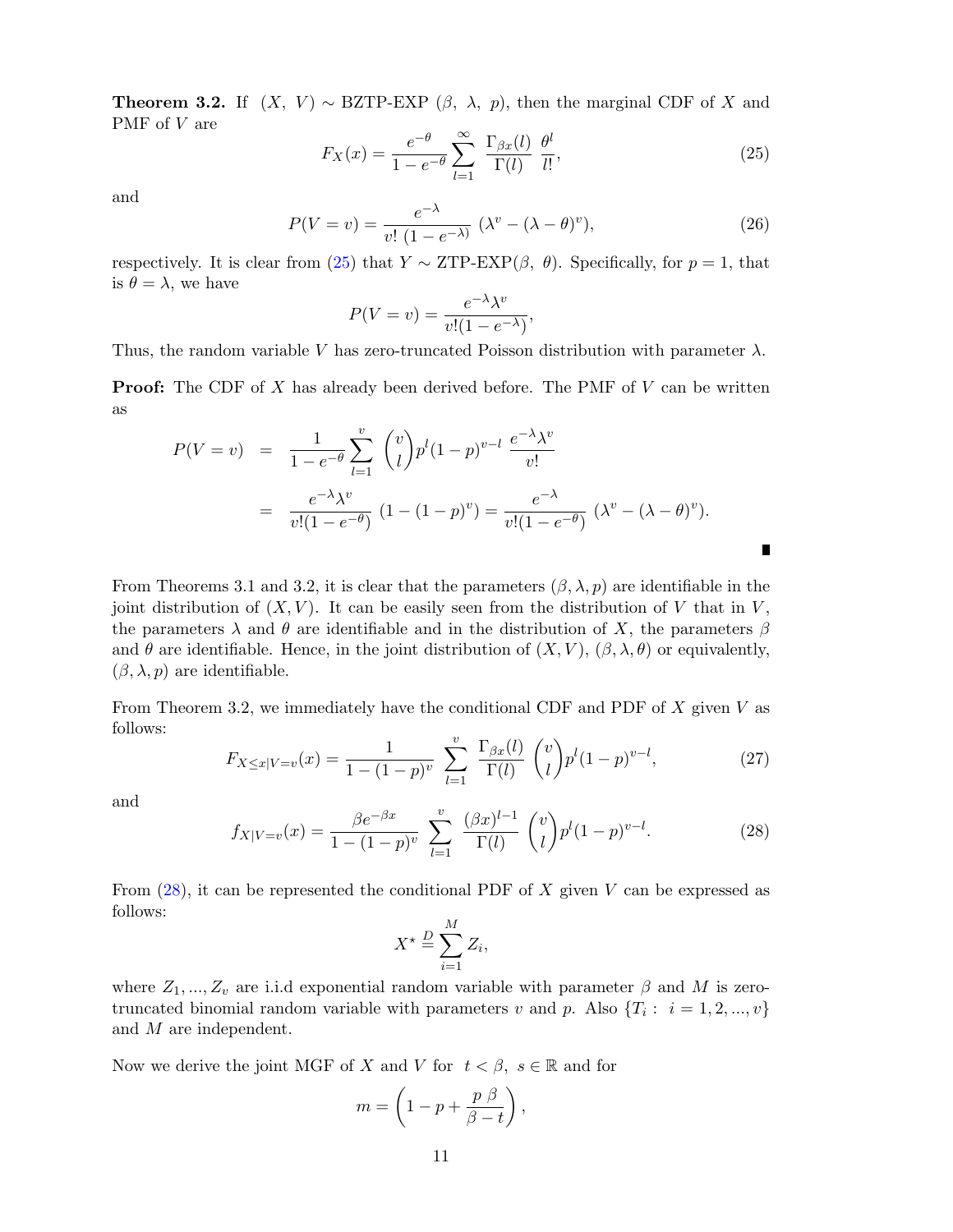and it is given by

$$
\varphi_{X,V}(t,s) = E_{X,V}(e^{tX+sV}) = E_V \left\{ e^{sV} E_{Y|V}(e^{tX}) \right\} = E_V \left\{ e^{sV} \left[ \frac{m^V - (1-p)^V}{1 - (1-p)^V} \right] \right\}
$$
  
= 
$$
\frac{e^{-\lambda}}{1 - e^{-\theta}} \sum_{v=1}^{\infty} \frac{1}{v!} \left\{ \frac{e^{sv}}{1 - (1-p)^v} \left[ m^v - (1-p)^v \right] \left[ \lambda^v - (\lambda - \theta)^v \right] \right\}.
$$

Specifically, for  $\lambda = \theta$   $(p = 1)$  and  $m = \frac{\beta}{\beta}$  $\frac{\beta}{\beta-t}$ , it reduces

$$
\varphi_{X,V}(t,s) = \frac{e^{-\theta}}{1 - e^{-\theta}} \sum_{v=1}^{\infty} \left\{ \frac{\theta^v m^v e^{sv}}{v!} \right\}
$$
  
= 
$$
\frac{1}{e^{\theta} - 1} \sum_{v=1}^{\infty} \left\{ \frac{(\theta m e^s)^v}{v!} \right\} = \frac{e^{\theta m e^s} - 1}{e^{\theta} - 1}.
$$

From the joint MGF of X and V, we can obtain the MGF of V for  $t < \beta$ , and it is given as

<span id="page-11-0"></span>
$$
M_V(s) = \frac{e^{-\lambda}}{1 - e^{-\theta}} \left[ e^{\lambda e^s} - e^{(\lambda - \theta)e^s} \right].
$$
 (29)

It follows from  $(29)$  that the first two moments of V can be obtained as

$$
E(V) = \lambda + \frac{\theta e^{-\theta}}{1 - e^{-\theta}} \text{ and } E(V^2) = \lambda + \lambda^2 + \frac{\theta e^{-\theta} (1 + 2\lambda - \theta)}{1 - e^{-\theta}}.
$$

### 3.2 Statistical Inferences

Now, we present the MLEs of the unknown parameters  $\beta$ ,  $\lambda$  and p based on a random sample of size n, namely  $\{(x_1, v_1), \ldots, (x_n, v_n)\}\$ from BZTP-EXP distribution.

The MLE easily obtained by maximizing the likelihood function with respect to the parameters of our interest. The joint log-likelihood function can be written as

$$
l(\Omega) = \prod_{i=1}^{n} f_{X_i|V_i}(y_i) \ P(V_i = v_i) = \sum_{i=1}^{n} \log f_{X_i|V_i}(x_i) + \sum_{i=1}^{n} \log P(V_i = v_i). \tag{30}
$$

Here,  $\Omega = (\beta, \lambda, p)$ . Same as before, the MLEs cannot be obtained in explicit forms, it is a 3-dimensional optimization problem. For this, we use also EM type algorithm using the missing information principal. The basic idea is as follows. Suppose  $\{(x_1, v_1, l_1), ..., (x_n, v_n, l_n)\}\$ is a random sample of size n from  $(X, V, L)$ . But we observe only  $\{(x_1, v_1), ..., (x_n, v_n)\}$ and  $\{l_1, ..., l_n\}$  are missing observations. Note that  $\{X \mid V = v, L = l\}$  has gamma distribution with shape l and scale  $\beta$ ,  $\{L = l | V = v\}$  has zero-truncated binomial distribution with PDF

$$
P(L = l \mid V = v) = \frac{1}{1 - (1 - p)^{v}} {v \choose l} p^{l} (1 - p)^{v - l}, \qquad l = 1, 2, ..., v,
$$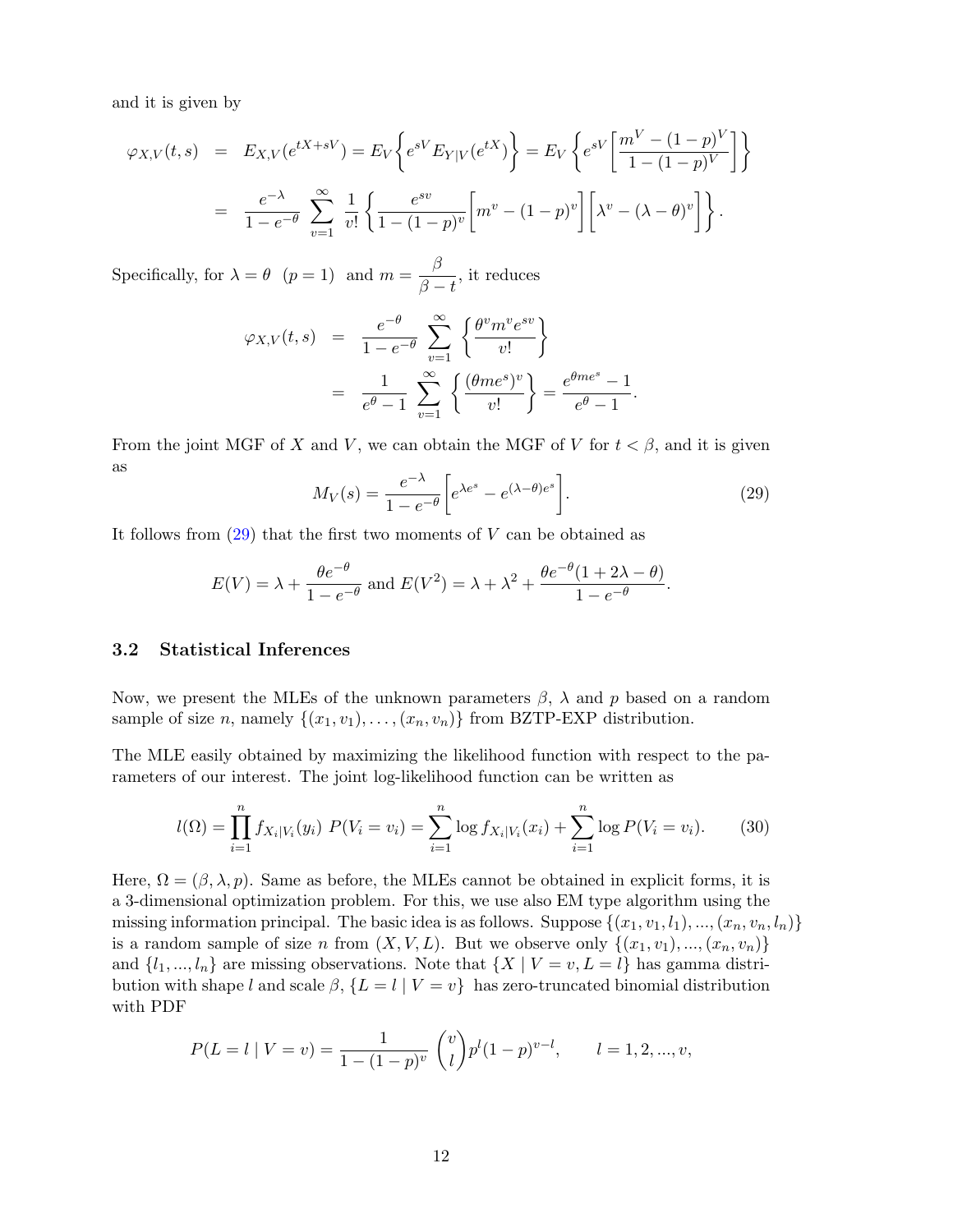V has zero-truncated Poisson distribution with parameter  $\lambda$ . The log-likelihood function without the additive constant based on the complete sample is

$$
l_c(\Omega) = -\beta \sum_{i=1}^n x_i + \ln \beta \sum_{i=1}^n l_i + \sum_{i=1}^n (l_i - 1) \ln x_i - \sum_{i=1}^n \ln \Gamma(l_i) - \sum_{i=1}^n \ln (1 - (1 - p)^{v_i})
$$
  
+ 
$$
\ln p \sum_{i=1}^n l_i + \ln(1 - p) \sum_{i=1}^n (v_i - l_i) - n\lambda - n \ln(1 - e^{-\lambda}) + \ln \lambda \sum_{i=1}^n v_i.
$$
 (31)

Thus, the MLEs of the unknown parameters are given as

$$
\widehat{\beta} = \frac{\sum_{i=1}^{n} l_i}{\sum_{i=1}^{n} x_i},
$$

and the MLE of  $\lambda$  and  $p$  can be obtained by maximizing the two functions  $h_1$  and  $h_2$ respectively, where

$$
h_1(\lambda) = \left(\sum_{i=1}^n v_i\right) \ln \lambda - n \ln(1 - e^{-\lambda}) - n\lambda,
$$

and

$$
h_2(p) = \ln p \sum_{i=1}^n l_i + \ln(1-p) \sum_{i=1}^n (v_i - l_i) - \sum_{i=1}^n \ln(1 - (1-p)^{v_i}).
$$

Now, the EM type algorithm can be obtained as follows. Suppose at the  $j$ -th stage of the algorithm,  $\Omega^{(j)} = (\beta^{(j)}, \lambda^{(j)}, p^{(j)})$  denote the estimates of the unknown parameters. The E-step and M-step of the EM type algorithm are basically exemplified in as follows.

E-step: The E-step is the same as before. Hence, the 'pseudo' log-likelihood function at the j-th stage can be written as follows:

<span id="page-12-0"></span>
$$
l_s(\Omega \mid \Omega^{(j)}) = -\beta \sum_{i=1}^n x_i + \ln \beta \sum_{i=1}^n l_i^{(j)} + \sum_{i=1}^n (l_i^{(j)} - 1) \ln x_i - \sum_{i=1}^n \ln \Gamma(l_i^{(j)})
$$
  

$$
- \sum_{i=1}^n \ln(1 - (1 - p)^{v_i}) + \ln p \sum_{i=1}^n l_i^{(j)} + \ln(1 - p) \sum_{i=1}^n (v_i - l_i^{(j)})
$$
  

$$
- n\lambda - n \ln(1 - e^{-\lambda}) + \ln \lambda \sum_{i=1}^n v_i.
$$
 (32)

Note that

$$
l_i^{(j)} = \arg\max_l P(L = l \mid V = v_i, p^{(j)}).
$$
\n(33)

M-step: M-step can be obtain by maximizing the 'pseudo' log-likelihood function with respect the unknown parameters, therefore  $\Omega^{(j+1)} = (\beta^{(j+1)}, \lambda^{(j+1)}, p^{(j+1)})$  can be obtained as

$$
\beta^{(j+1)} = \frac{\sum_{i=1}^{n} l_i^{(j)}}{\sum_{i=1}^{n} x_i}.
$$
\n(34)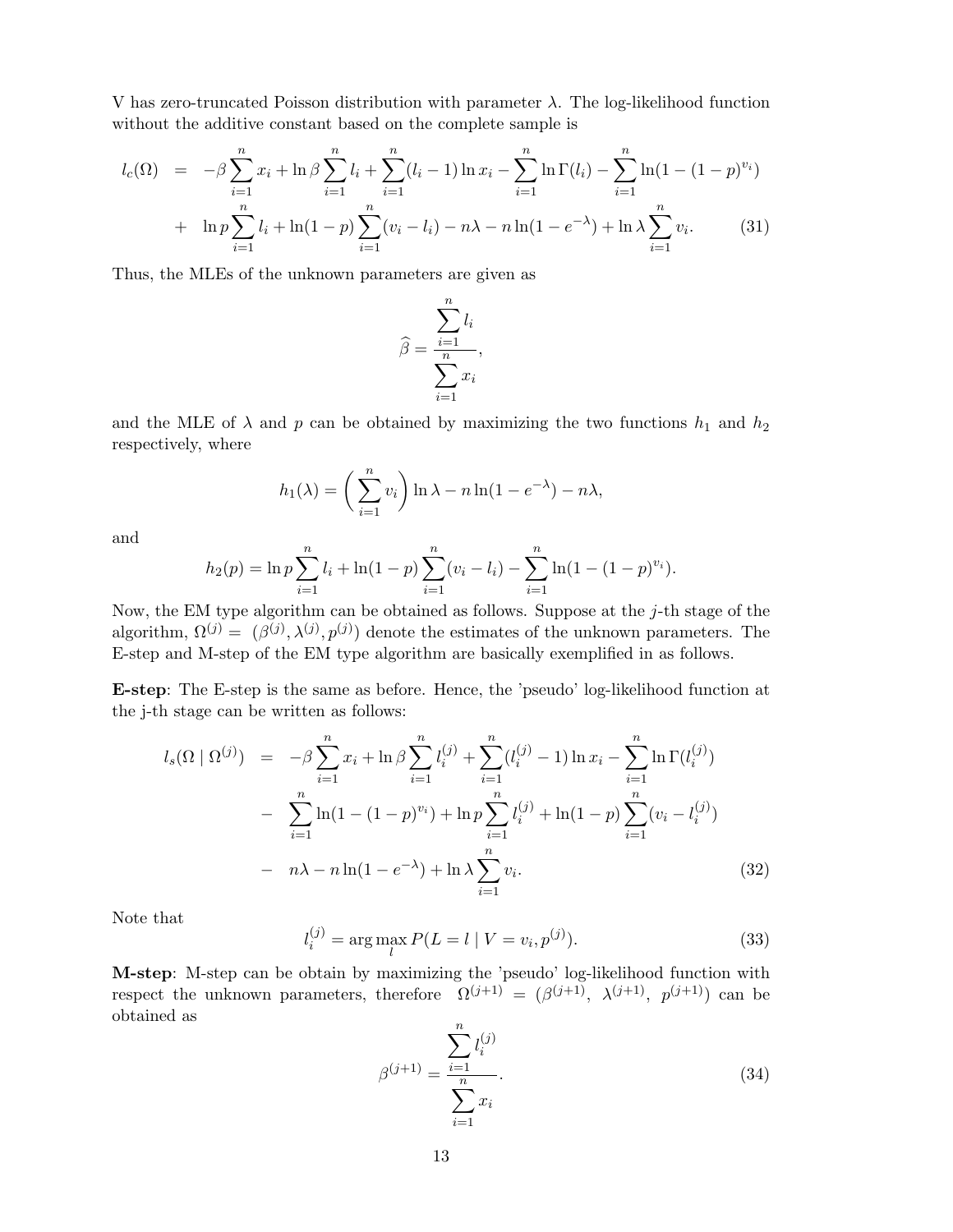Moreover,  $\lambda^{(j+1)}$  and  $p^{(j+1)}$  can be obtained respectively as the solution of the non-linear two equations

$$
h'_{1}(\lambda) = \left(\sum_{i=1}^{n} v_{i}\right) \frac{1}{\lambda} - \frac{n e^{-\lambda}}{1 - e^{-\lambda}} - n = 0, \tag{35}
$$

and

$$
h_2'(p) = \left(\sum_{i=1}^n l_i^{(j)}\right) \frac{1}{p} - \frac{1}{1-p} \left(\sum_{i=1}^n (v_i - l_i^{(j)})\right) - \sum_{i=1}^n \left[\frac{v_i(1-p)^{v_i-1}}{1-(1-p)^{v_i}}\right] = 0. \tag{36}
$$

The steps of the EM type algorithm for computing the unknown parameters for BZTP-EXP distribution are presented in Appendix C.

Now, at the last step of the EM type algorithm, by method of Louis (1982) we can obtain approximate confidence intervals of the unknown parameters. If  $\hat{\beta}$ ,  $\hat{\lambda}$  and  $\hat{p}$  are the MLEs of of  $\beta$ ,  $\lambda$  and p respectively, under the usual regularity conditions, the asymptotic distribution of the MLEs can be obtained as

$$
\sqrt{n}(\widehat{\beta}-\beta, \widehat{\lambda}-\lambda, \widehat{p}-p) \stackrel{d}{\longrightarrow} N_3(0, J_{obs}^{-1}) \text{ as } n \to \infty.
$$

For this, we provide the observed information matrix which can be used to obtain the approximate confidence intervals of the unknown parameters. The observed Fisher information matrix can be written in as  $J_{obs} = B - SS^{T}$ . Here, the matrix B denotes the Hessian matrix of the the 'pseudo' log-likelihood function  $(32)$  and S is the corresponding gradient vector.

$$
B = \begin{pmatrix} \frac{\partial^2 l_s}{\partial \beta^2} & \frac{\partial^2 l_s}{\partial \beta \partial \lambda} & \frac{\partial^2 l_s}{\partial \beta \partial p} \\ \frac{\partial^2 l_s}{\partial \lambda \partial \beta} & \frac{\partial^2 l_s}{\partial \lambda^2} & \frac{\partial^2 l_s}{\partial \lambda \partial p} \\ \frac{\partial^2 l_s}{\partial p \partial \beta} & \frac{\partial^2 l_s}{\partial p \partial \lambda} & \frac{\partial^2 l_s}{\partial p^2} \end{pmatrix} \text{ and } S = \begin{bmatrix} \frac{\partial l_s}{\partial \beta} & \frac{\partial l_s}{\partial \lambda} & \frac{\partial l_s}{\partial p} \end{bmatrix}^T.
$$

Now we provide the elements of the matrix  $B$  and the vector  $S$ .

$$
\frac{\partial^2 l_s}{\partial \beta^2} = -\frac{1}{\beta^2} \sum_{i=1}^n l_i^{(j)}, \qquad \frac{\partial^2 l_s}{\partial \beta \partial \lambda} = 0, \qquad \frac{\partial^2 l_s}{\partial \beta \partial p} = 0,
$$

$$
\frac{\partial^2 l_s}{\partial \lambda^2} = -\frac{1}{\lambda^2} \sum_{i=1}^n v_i + \frac{n e^{-\lambda}}{(1 - e^{-\lambda})^2}, \qquad \frac{\partial^2 l_s}{\partial \lambda \partial p} = 0,
$$

$$
\frac{\partial^2 l_s}{\partial p^2} = -\frac{1}{p^2} \sum_{i=1}^n l_i^{(j)} - \frac{1}{(1 - p)^2} \left( \sum_{i=1}^n (v_i - l_i^{(j)}) \right) + \sum_{i=1}^n \left[ \frac{v_i (v_i - 1)(1 - p)^{v_i - 2} + (1 - p)^{2v_i - 2}}{(1 - (1 - p)^{v_i})^2} \right],
$$

$$
\frac{\partial l_s}{\partial \beta} = -\sum_{i=1}^n x_i + \frac{1}{\beta} \sum_{i=1}^n l_i^{(j)}, \qquad \frac{\partial l_s}{\partial \lambda} = \frac{1}{\lambda} \left( \sum_{i=1}^n v_i \right) - \frac{n e^{-\lambda}}{1 - e^{-\lambda}} - n,
$$

and

$$
\frac{\partial l_s}{\partial p} = \frac{1}{p} \sum_{i=1}^n l_i^{(j)} - \frac{1}{1-p} \sum_{i=1}^n (v_i - l_i^{(j)}) - \sum_{i=1}^n \left[ \frac{v_i (1-p)^{v_i - 1}}{1 - (1-p)^{v_i}} \right].
$$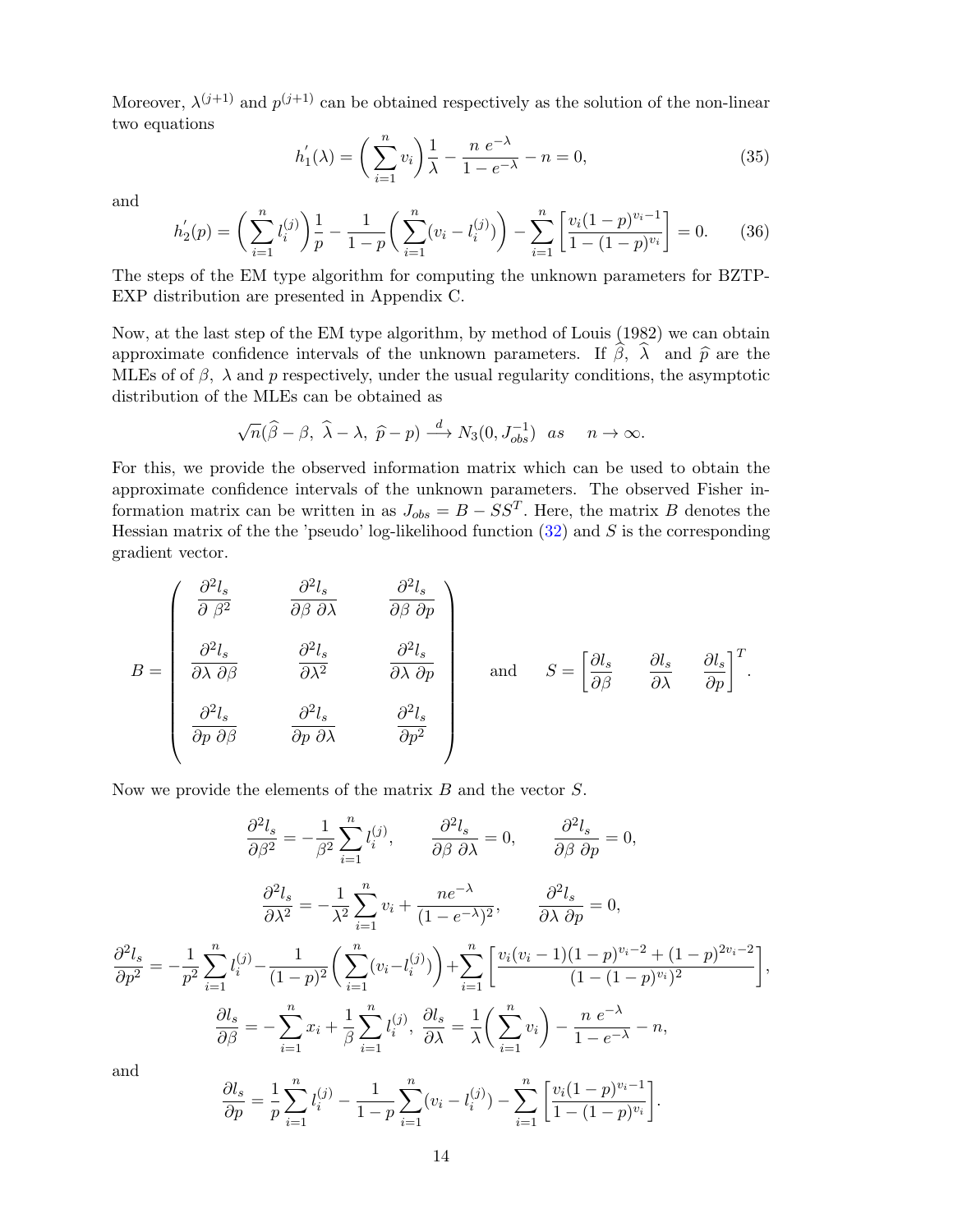Therefore,  $100(1 - \alpha)\%$  confidence intervals of  $\beta$ ,  $\lambda$  and  $p$  can be obtained as

$$
(\widehat{\beta}-z_{\alpha/2}f_{11},\widehat{\beta}+z_{\alpha/2}f_{11}), \qquad (\widehat{\lambda}-z_{\alpha/2}f_{22},\widehat{\lambda}+z_{\alpha/2}f_{22}), \qquad (\widehat{p}-z_{\alpha/2}f_{33},\widehat{p}+z_{\alpha/2}f_{33}),
$$

respectively. Here  $f_{11}$ ,  $f_{22}$  and  $f_{33}$  are the square root of the diagonal elements of  $J_{obs}^{-1}$ obs and  $z_{\alpha/2}$  denotes the  $\alpha$ -th percentile point of a standard normal distribution.

## 4 Numerical Results

In this section, we present the results of a simulation study designed to study the performance of the proposed EM type algorithm in computing the MLEs for ZTP-EXP distribution and BZTP-EXP distribution using different parameters values and sample sizes. Also, analysis of the Swedish buss insurance data set is presented for illustrative purposes. All computations are performed using R Package.

#### 4.1 Results for Simulation Study

In this subsection, we present some results for the ZTP-EXP and BZTP-EXP distributions based on Monte Carlo (MC) simulations to compare the performance of the proposed models for different sample sizes, and for different parameter values. For a given set of parameter values for  $\beta$  and  $\theta$ , we generate a random sample of size n from the ZTP-EXP distribution as we discussed earlier in Section 2. The simulation study is conducted for the parametric values  $\beta = 1$  and  $\theta = 0.005, 0.5, 1.0, 1.5, 2, 2.5$  and simple sizes  $n =$ 25, 50, 100, 150, 200, 250, 300, 350, 400. Then, for the given generated sample the proposed EM type algorithm is used to estimate the MLEs of the unknown parameters  $\beta$  and  $\theta$ . The EM type algorithm is stopped when the convergence is reached (the absolute difference between successive estimates are less than  $10^{-5}$  for the two estimates). The generation process is repeated 1000 times and then the average estimates (AEs) and the mean squared errors (MSEs) of the estimates of  $\beta$  and  $\theta$  are computed. It can be seen from Tables 1 and 2 that as the sample size increases the AEs and associated MSEs decrease. This implies that the proposed EM type algorithm is working well for the considered distribution.

It is worth mentioning that the estimates of  $\theta$  in Table 2 for the case when  $\theta = 0.005$ are almost the true value and the resulting MSEs diminish to 0 due to the following fact. As  $\theta$  tends to be 0, the PMF of  $L^*$  converges to 1 if  $L^* = 1$  and 0 when  $L^* > 1$ . This implies that the joint PDF of X and  $L^*$  is  $EXP(\beta)$  for  $L^* = 1$  and 0, elsewhere. For this, the MLE of the unknown parameter  $\beta$  is computed explicitly as  $\hat{\beta} = 1/\bar{X}$ .

For estimating the unknown parameters involved in the BZTP-EXP distribution, we use the same generation process discussed earlier. A random sample of size n is generated from BZTP-EXP distribution by considering a given set of three parameter values for  $\beta$ ,  $\lambda$  and p. Also, the generated random sample is used to utilize the EM type algorithm to estimate the MLEs of the unknown parameters  $\beta$ ,  $\lambda$  and p. For each case, the EM type algorithm is stopped when the absolute difference between successive estimates are less than 10−<sup>5</sup> for the three estimates. The process is repeated 1000 times based on the parametric values:  $\beta = 1$ , and  $(\lambda, p) = (3, 0.5), (3.5, 0.5), (3, 0.6)$  with sample sizes  $n =$ 25, 50, 100, 150, 200, 250, 300, 350, 400. The results of AEs and MSEs are summarized in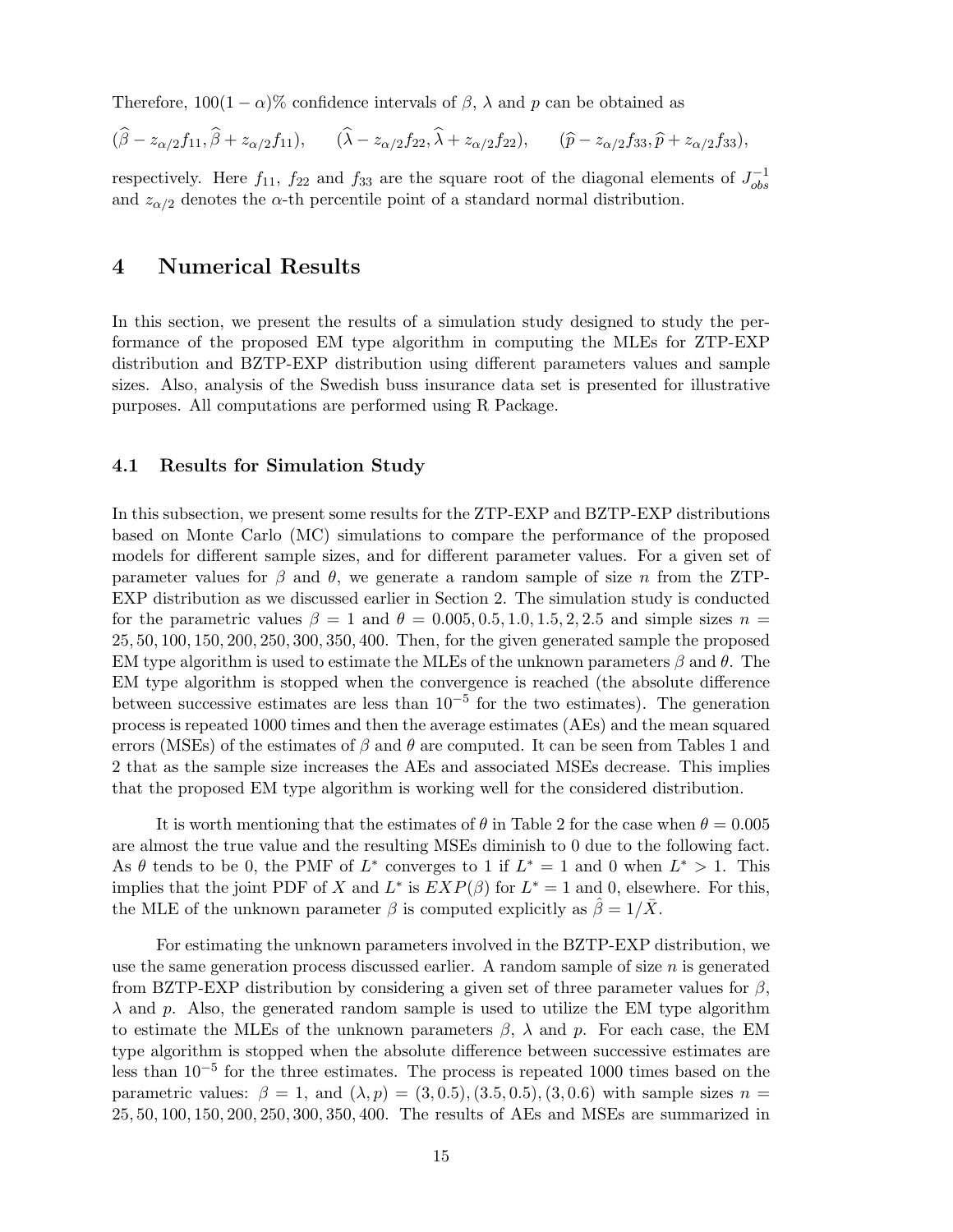Table 3. In this case also, the AEs and the MSEs decrease as the sample size increases. It indicates that the proposed EM type algorithm is working well. It verifies the consistency property of the MLEs.

| $\boldsymbol{n}$ | Par      | $\beta = 1.0, \theta = 0.5$ |            |        | $\beta = 1.0, \theta = 1.0$ |        | $\beta = 1.0, \theta = 1.5$ |
|------------------|----------|-----------------------------|------------|--------|-----------------------------|--------|-----------------------------|
|                  |          | AE                          | <b>MSE</b> | AE     | <b>MSE</b>                  | AE     | <b>MSE</b>                  |
| 25               | $\beta$  | 1.2978                      | 0.3128     | 1.2399 | 0.3234                      | 1.3634 | 0.4484                      |
|                  | $\theta$ | 0.9952                      | 0.7974     | 1.3827 | 1.0110                      | 2.2738 | 1.9306                      |
| $50\,$           | $\beta$  | 1.1553                      | 0.1027     | 1.1795 | 0.1320                      | 1.1360 | 0.1402                      |
|                  | $\theta$ | 0.7703                      | 0.3666     | 1.3630 | 0.5504                      | 1.7973 | 0.7137                      |
| 100              | $\beta$  | 1.1376                      | 0.0988     | 1.1424 | 0.0854                      | 1.1004 | 0.0766                      |
|                  | $\theta$ | 0.7481                      | 0.3284     | 1.3060 | 0.4130                      | 1.7303 | 0.4945                      |
| 150              | $\beta$  | 1.0944                      | 0.0892     | 1.0785 | 0.0651                      | 1.0942 | 0.0724                      |
|                  | $\theta$ | 0.6714                      | 0.2516     | 1.1626 | 0.3047                      | 1.7080 | 0.4336                      |
| 200              | $\beta$  | 1.0979                      | 0.0424     | 1.0682 | 0.0464                      | 1.0410 | 0.0348                      |
|                  | $\theta$ | 0.6421                      | 0.1449     | 1.1238 | 0.2342                      | 1.6134 | 0.2488                      |
| 250              | $\beta$  | 1.0660                      | 0.0360     | 1.0510 | 0.0368                      | 1.0599 | 0.0339                      |
|                  | $\theta$ | 0.6375                      | 0.1277     | 1.1138 | 0.1774                      | 1.6041 | 0.1904                      |
| 300              | $\beta$  | 1.0599                      | 0.0237     | 1.0469 | 0.0338                      | 1.0374 | 0.0310                      |
|                  | $\theta$ | 0.6188                      | 0.0979     | 1.0686 | 0.1552                      | 1.5533 | 0.1859                      |
| 350              | $\beta$  | 1.0361                      | 0.0261     | 1.0151 | 0.0233                      | 1.0313 | 0.0207                      |
|                  | $\theta$ | 0.5639                      | 0.0719     | 1.0162 | 0.1198                      | 1.5424 | 0.1262                      |
| 400              | $\beta$  | 1.0235                      | 0.0110     | 1.0117 | 0.0162                      | 1.0197 | 0.0131                      |
|                  | $\theta$ | 0.5361                      | 0.0391     | 1.0023 | 0.0811                      | 1.5393 | 0.0830                      |
|                  |          |                             |            |        |                             |        |                             |

Table 1: The AE and the associated MSEs of the MLEs for the ZTP-EXP distribution when  $\beta = 1.0, \theta = 0.5, 1.0$  and 1.5.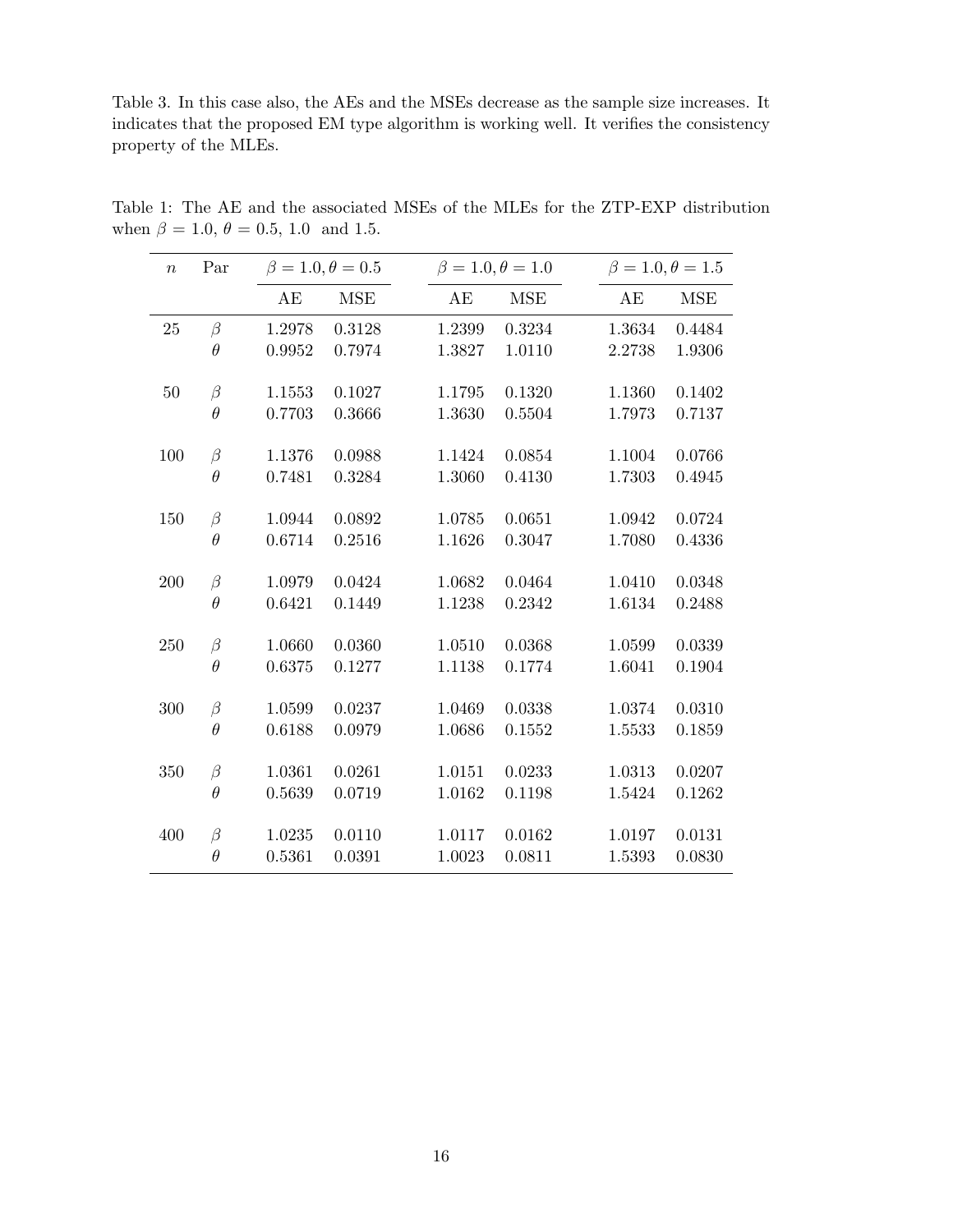| $\boldsymbol{n}$ | Par      |        | $\beta = 1.0, \theta = 0.005$ | $\beta = 1.0, \theta = 2.0$ |            | $\beta = 1.0, \theta = 2.5$ |            |
|------------------|----------|--------|-------------------------------|-----------------------------|------------|-----------------------------|------------|
|                  |          | AE     | <b>MSE</b>                    | AE                          | <b>MSE</b> | AE                          | <b>MSE</b> |
| 25               | $\beta$  | 1.0234 | 0.0516                        | 1.1601                      | 0.2015     | 1.1492                      | 0.1924     |
|                  | $\theta$ | 0.0051 | $1.09 \times 10^{-06}$        | 2.3915                      | 1.6809     | $\phantom{-}2.8894$         | 1.6378     |
| $50\,$           | $\beta$  | 1.0126 | 0.0230                        | 1.1307                      | 0.1248     | 1.1032                      | 0.0675     |
|                  | $\theta$ | 0.0050 | $5.29 \times 10^{-07}$        | 2.2878                      | 0.8269     | 2.8059                      | 0.8134     |
| 100              | $\beta$  | 1.0114 | 0.0118                        | 1.1183                      | 0.0664     | 1.0978                      | 0.0630     |
|                  | $\theta$ | 0.0049 | $2.71 \times 10^{-07}$        | 2.2911                      | 0.5587     | 2.6829                      | 0.5585     |
| 150              | $\beta$  | 1.0168 | 0.0064                        | 1.0936                      | 0.0435     | 1.0580                      | 0.0345     |
|                  | $\theta$ | 0.0049 | $1.45 \times 10^{-07}$        | 2.2711                      | 0.3750     | 2.6472                      | 0.2766     |
| 200              | $\beta$  | 1.0092 | 0.0047                        | 1.0386                      | 0.0265     | 1.0445                      | 0.0212     |
|                  | $\theta$ | 0.0049 | $1.13\times10^{-07}$          | 2.0927                      | 0.2244     | 2.6329                      | 0.2398     |
| 250              | $\beta$  | 1.0038 | 0.0042                        | 1.0328                      | 0.0222     | 1.0306                      | 0.0238     |
|                  | $\theta$ | 0.0050 | $1.03 \times 10^{-07}$        | 2.0771                      | 0.1788     | 2.5516                      | 0.2395     |
| 300              | $\beta$  | 1.0074 | 0.0033                        | 1.0262                      | 0.0136     | 1.0245                      | 0.0181     |
|                  | $\theta$ | 0.0049 | $8.15 \times 10^{-08}$        | 2.0425                      | 0.1111     | 2.5488                      | 0.1797     |
| 350              | $\beta$  | 1.0035 | 0.0030                        | 1.0209                      | 0.0143     | 1.0182                      | 0.0174     |
|                  | $\theta$ | 0.0049 | $7.51 \times 10^{-08}$        | 2.0526                      | 0.0986     | 2.5409                      | 0.1640     |
| 400              | $\beta$  | 0.9960 | 0.0024                        | 1.0137                      | 0.0112     | 1.0111                      | 0.0100     |
|                  | $\theta$ | 0.0050 | $6.20 \times 10^{-08}$        | 2.0439                      | 0.0929     | 2.5169                      | 0.1025     |

Table 2: The AE and the associated MSEs of the MLEs for the ZTP-EXP distribution when  $\beta = 1.0, \theta = 0.005, 2.0$  and 2.5.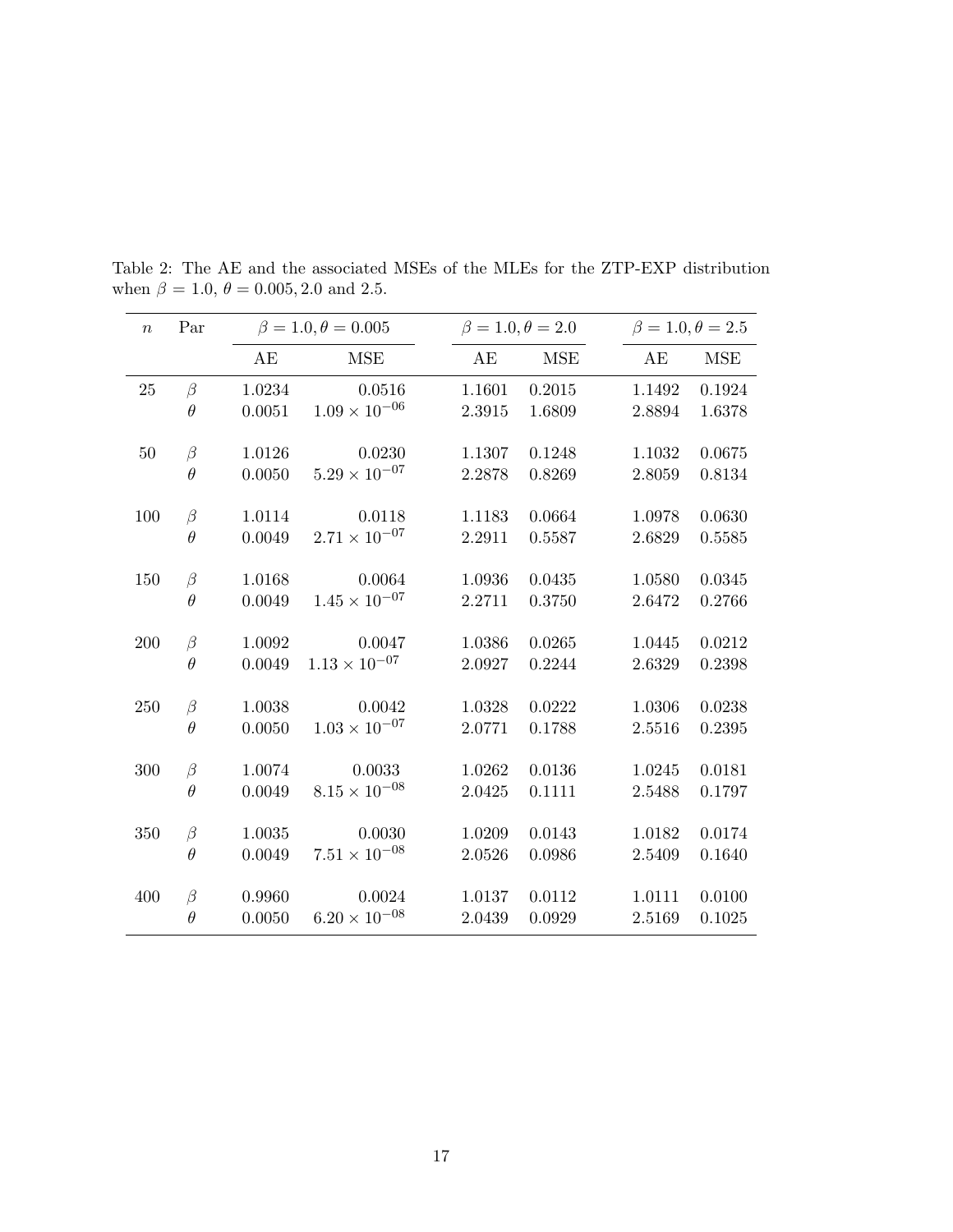| $\, n$ | Par              | $\beta = 1.0, \lambda = 3, p = 0.5$ |            | $\beta = 1.0, \ \lambda = 3.5, \ p = 0.5$ |              | $\beta = 1.0, \lambda = 3, p = 0.6$ |            |
|--------|------------------|-------------------------------------|------------|-------------------------------------------|--------------|-------------------------------------|------------|
|        |                  | AE                                  | <b>MSE</b> | AE                                        | MSE          | $\mathbf{A}\mathbf{E}$              | <b>MSE</b> |
| $25\,$ | $\beta$          | 0.8503                              | 0.1242     | 0.9440                                    | 0.0837       | 0.8036                              | 0.1129     |
|        | $\lambda$        | 2.9263                              | 0.1447     | 3.4429                                    | 0.1639       | 2.9786                              | 0.1379     |
|        | $\boldsymbol{p}$ | 0.3006                              | 0.1035     | 0.4314                                    | 0.0438       | 0.3474                              | 0.1254     |
| $50\,$ | $\beta$          | 0.9178                              | 0.0754     | 0.9801                                    | 0.0426       | 0.8155                              | 0.0876     |
|        | $\lambda$        | 2.9839                              | 0.0559     | 3.4666                                    | 0.0680       | 2.9852                              | 0.0649     |
|        | $\boldsymbol{p}$ | 0.3841                              | 0.0626     | 0.4795                                    | 0.0196       | 0.3853                              | 0.0957     |
| 100    | $\beta$          | 0.9322                              | 0.0490     | 1.0093                                    | 0.0231       | 0.9579                              | 0.0355     |
|        | $\lambda$        | 2.9786                              | 0.0323     | 3.4744                                    | 0.0501       | 2.9881                              | 0.0278     |
|        | $\boldsymbol{p}$ | 0.4273                              | 0.0338     | 0.4946                                    | 0.0124       | 0.5402                              | 0.0375     |
| 150    | $\beta$          | 0.9402                              | 0.0391     | 1.0199                                    | 0.0200       | 0.9922                              | 0.0235     |
|        | $\lambda$        | 2.9993                              | 0.0226     | 3.4820                                    | 0.0264       | 3.0095                              | 0.0213     |
|        | $\boldsymbol{p}$ | 0.4469                              | 0.0257     | 0.4973                                    | 0.0099       | 0.5680                              | 0.0226     |
| 200    | $\beta$          | 0.9477                              | 0.0345     | 1.0248                                    | 0.0116       | 0.9923                              | 0.0161     |
|        | $\lambda$        | 3.0013                              | 0.0160     | 3.5141                                    | 0.0224       | 3.0056                              | 0.0188     |
|        | $\boldsymbol{p}$ | 0.4523                              | 0.0225     | 0.5069                                    | 0.0051       | 0.5788                              | 0.0153     |
| 250    | $\beta$          | 0.9713                              | 0.0259     | 1.0282                                    | 0.0050       | 1.0103                              | 0.0116     |
|        | $\lambda$        | 3.0108                              | 0.0111     | 3.5281                                    | 0.0116       | 3.0077                              | 0.0121     |
|        | $\boldsymbol{p}$ | 0.4650                              | 0.0177     | 0.5196                                    | 0.0004       | 0.5945                              | 0.0080     |
| 300    | $\beta$          | 0.9740                              | 0.0258     | 1.0316                                    | $\,0.0033\,$ | 1.0072                              | 0.0089     |
|        | $\lambda$        | 2.9936                              | 0.0109     | 3.5298                                    | 0.0112       | 3.0189                              | 0.0102     |
|        | $\boldsymbol{p}$ | 0.4681                              | 0.0161     | 0.5171                                    | 0.0003       | 0.5933                              | 0.0080     |
| 350    | $\beta$          | 1.0001                              | 0.0133     | 1.0142                                    | 0.0026       | 1.0045                              | 0.0077     |
|        | $\lambda$        | 3.0222                              | 0.0105     | 3.4907                                    | 0.0098       | 2.9996                              | 0.0090     |
|        | $\,p\,$          | 0.4896                              | 0.0081     | 0.5187                                    | 0.0003       | 0.5972                              | 0.0045     |
| 400    | $\beta$          | 0.9910                              | 0.0113     | 1.0217                                    | 0.0023       | 1.0123                              | 0.0058     |
|        | $\lambda$        | 3.0125                              | 0.0076     | 3.5036                                    | 0.0080       | 3.0026                              | 0.0082     |
|        | $\boldsymbol{p}$ | 0.4932                              | 0.0065     | 0.5166                                    | 0.0002       | 0.6026                              | 0.0040     |

Table 3: The AE and the associated MSEs of the MLEs for the BZTP-EXP distribution when  $\beta = 1.0, \lambda = 3, 3.5, p = 0.5$  and 0.6.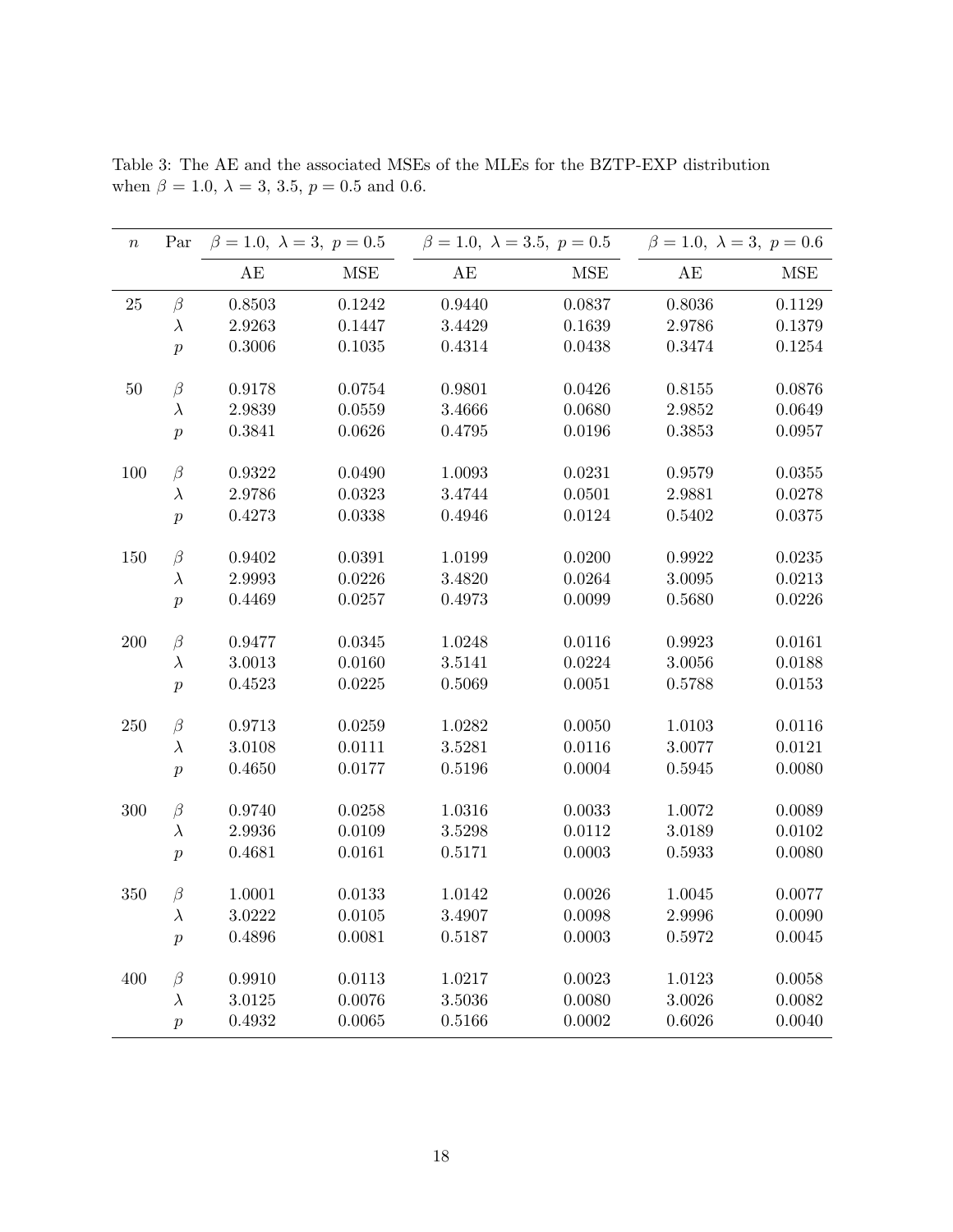### 4.2 Data Analysis and Discussion:

In this subsection, we discuss the analysis of real life data representing Swedish motor insurance data set. This data set is collected from seven geographical zones in 1977 by the Swedish committee on the analysis of risk premium in motor insurance and it is available in Andrews and Herzberg [\[1\]](#page-30-14) and in the R package CASdatasets [\[12\]](#page-30-15). The considered data contains the total amount paid by the insurance company  $(X)$  and the total number of claims received by the insurance company  $(V)$ . For computational purposes, each observation of total payments amount is divided by 100 for computational purposes, it is not going to affect in the inference issues.

The histogram with the fitted PDF of the above data set is presented in Figure 2. Some basic descriptive statistics of the total amount paid by the insurance company are summarized in Table 4. The coefficient skewness indicates that the data are positively skewed and the Figure 2 supports this point.

| Table 4: Basic descriptive statistics of Y. |                                          |  |  |  |         |  |  |  |  |
|---------------------------------------------|------------------------------------------|--|--|--|---------|--|--|--|--|
|                                             | Mean Median Std.Dev $Q_1$ $Q_3$ skewness |  |  |  |         |  |  |  |  |
|                                             | 32.966 21.706 28.076 12.648 44.966       |  |  |  | - 1.685 |  |  |  |  |



Figure 2: Histogram and fitted PDF for the total amount paid by insurance company.

Now, we would like to fit BZTP-EXP distribution to the bivariate payment data set and use the EM type algorithm for obtaining the MLEs of the unknown parameters. With the starting values  $(\beta^{(0)}, \lambda^{(0)}, p^{(0)}) = (0.1227, 4.4280, 0.5)$ , it took the EM type algorithm 3 iterations to converge. The resulting MLEs of the unknown parameters and associated log-likelihood (ll) are

 $\hat{\beta}^{(3)} = 0.0964, \quad \hat{\lambda}^{(3)} = 5.7539, \quad \hat{p}^{(3)} = 0.5376, \quad \Pi = -400.374.$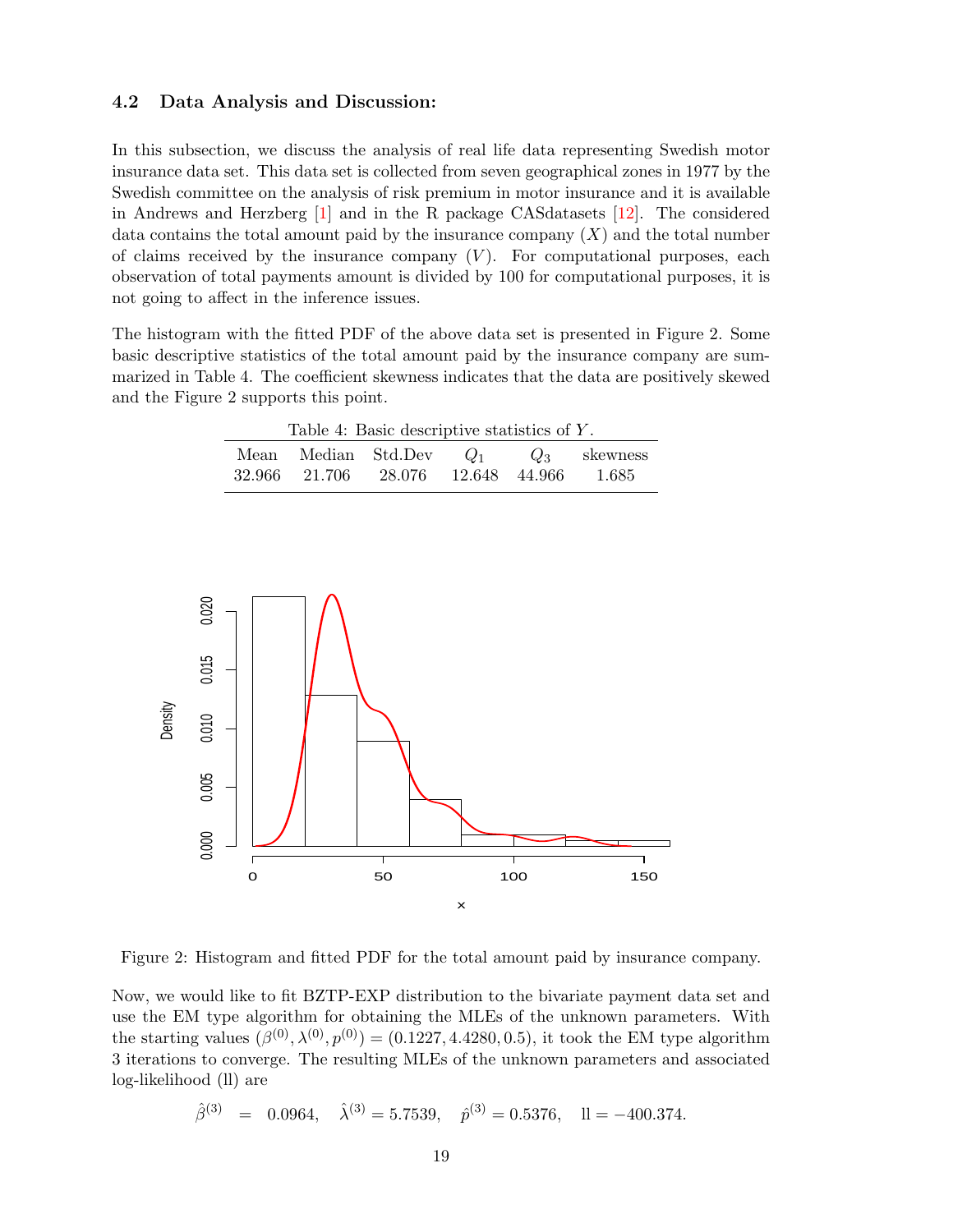The corresponding 95% confidence intervals of  $\beta$ ,  $\lambda$  and p respectively are

 $(0.0858, 0.1069), (5.2825, 5.2253), (0.4954, 0.5799).$ 

To verify whether the estimates obtained using the proposed EM type algorithm actually converge to the MLEs, we have performed extensive grid search method with a grid size 0.001 for  $\beta$ ,  $\lambda$  and p, and it is observed that they match. Further, we have used different other initial estimates, for example  $(\beta^{(0)}, \lambda^{(0)}, p^{(0)}) = (0.2087, 3.0840, 0.55)$ , the EM type algorithm converges to the same result. This ensures that the proposed EM type algorithm actually converges to the MLEs and the initial estimates do not affect the convergence of the EM type algorithm.

Further, the ZTP-EXP is fitted to the univariate data set. The EM type algorithm have been used to compute the MLEs of unknown parameters. The initial values for the unknown parameters are  $\beta^{(0)} = 0.1209$  and  $\theta^{(0)} = 2.1706$ . The EM type algorithm stops after twelve iterations and the MLEs of unknown parameters and the corresponding log-likelihood (ll) are

 $\hat{\beta}^{(12)} = 0.0901, \quad \hat{\theta}^{(12)} = 2.7884, \quad \Pi = -412.973.$ 

The associated 95% confidence bounds of  $\beta$  and  $\theta$  are, respectively, presented below:

 $(0.0799, 0.1003), (2.4395, 3.1374).$ 

The bivariate compound negative binomial exponential (BCNB-EXP) distribution is fitted to the bivariate data set. For more details on the model, one may refer to the derivations presented in Appendix A. Based on the initial strategies given above with starting values of  $(\beta^{(0)}, p^{(0)}, \nu^{(0)}, r^{(0)}) = (0.1227, 0.6, 0.3508, 3.450)$ , we readily obtain the MLEs of  $\beta, p, \nu$ and  $r$  after eleven iterations as well as the corresponding log-likelihood (ll) as

 $\hat{\beta}^{(11)} = 0.1036, \quad \hat{p}^{(11)} = 0.5821, \quad \hat{\nu}^{(11)} = 0.3985, \quad \hat{r}^{(11)} = 3.4551, \quad \Pi = -442.264.$ 

The corresponding 95% confidence intervals of  $\beta$ ,  $p$ ,  $\nu$  and r, respectively, are

$$
(0.0926, 0.1145), (0.5407, 0.6236), (0.3587, 0.4638), (3.3110, 3.5992).
$$

The compound negative binomial exponential (CNB-EXP) distribution is fitted to the univariate data set. By using the initial values of  $(\beta^{(0)}, p^{(0)}, r^{(0)})$  as  $(0.3296, 0.180, 2.0)$ , the MLEs of  $\beta$ , p and r and the corresponding log-likelihood (ll) are reached after three iterations. These estimates are computed to be

 $\hat{\beta}^{(3)} = 0.3009, \quad \hat{\eta}^{(3)} = 0.2014, \quad \hat{r}^{(3)} = 2.0011, \quad \text{ll} = -450.146.$ 

The corresponding 95% confidence intervals of  $\beta$ ,  $\eta$  and r, respectively, are

$$
(0.2823, 0.3195), \quad (0.1766, 0.2262), \quad (1.7935, 2.2088).
$$

The compound geometric exponential (CG-EXP) distribution is fitted to the univariate data set (see, [\[15\]](#page-30-8)). The EM type algorithm is used to compute the MLEs of the unknown parameters. We started it with initial values of  $\beta^{(0)}$  and  $p^{(0)}$  as 0.2807 and 0.5, respectively. The MLEs of unknown parameters are obtained after eight iterations and the finale estimate of  $\beta$  and  $p$  and the corresponding log-likelihood (ll) are

$$
\hat{\beta}^{(8)} = 0.0507, \quad \hat{p}^{(8)} = 0.5976, \quad \text{ll} = -524.259.
$$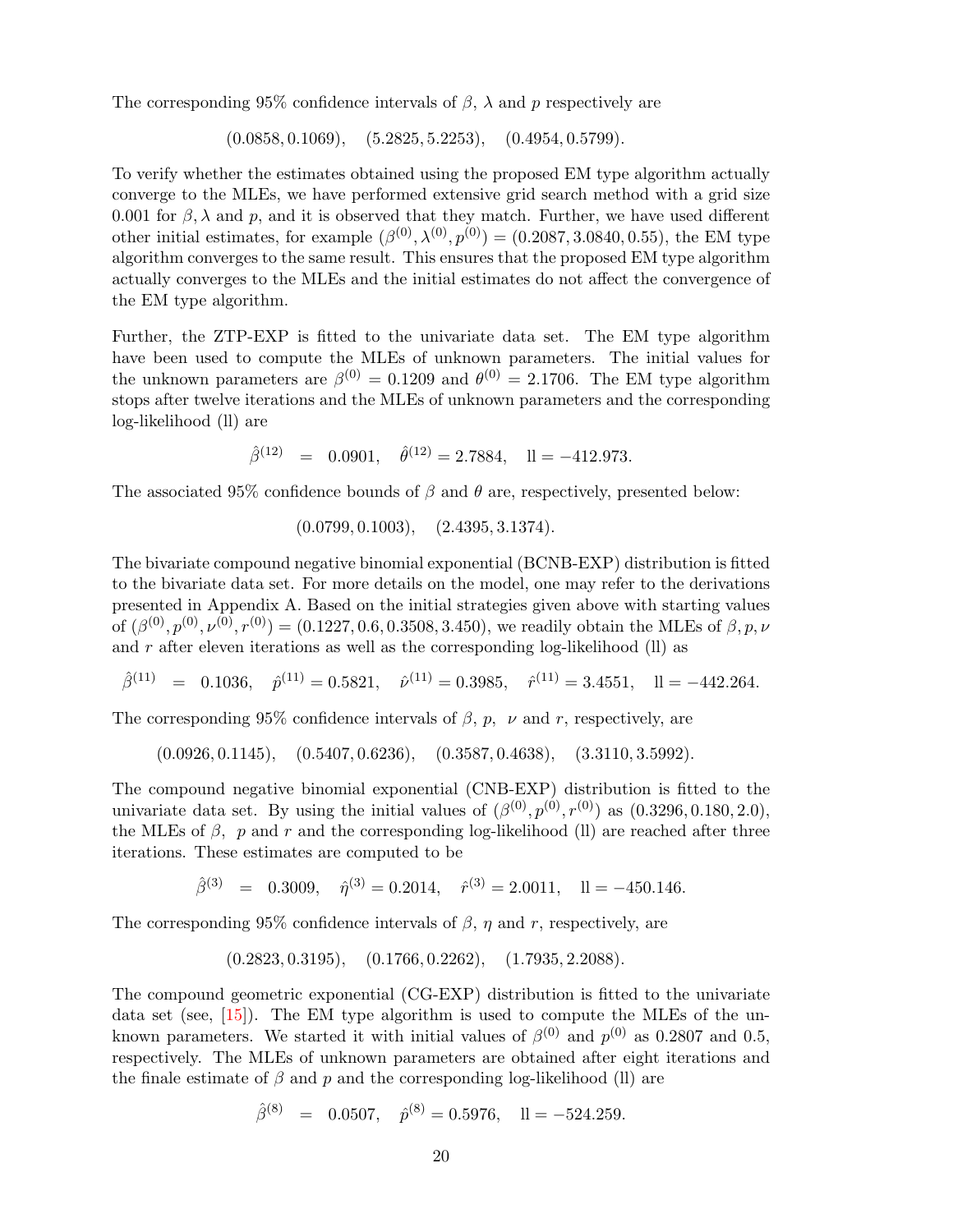| Table 5: The goodness of fit tests for insurance data set |          |            |          |          |        |            |  |  |  |  |
|-----------------------------------------------------------|----------|------------|----------|----------|--------|------------|--|--|--|--|
| Distribution                                              | AIC      | $\rm AICc$ | HQIC     | BIC      | $K-S$  | $p$ -value |  |  |  |  |
| BZTP-EXP                                                  | 806.748  | 806.995    | 809.924  | 814.593  | 0.0956 | 0.3708     |  |  |  |  |
| ZTP-EXP                                                   | 829.946  | 830.068    | 836.063  | 839.176  | 0.1065 | 0.3106     |  |  |  |  |
| BCNB-EXP                                                  | 892.528  | 892.944    | 896.762  | 902.988  | 0.1146 | 0.1789     |  |  |  |  |
| CNB-EXP                                                   | 906.292  | 906.539    | 909.468  | 914.137  | 0.1278 | 0.0994     |  |  |  |  |
| $CG-EXP$                                                  | 1052.518 | 1052.640   | 1054.635 | 1057.748 | 0.1466 | 0.0385     |  |  |  |  |
| EXP                                                       | 916.080  | 910.120    | 911.138  | 912.695  | 0.1396 | 0.0557     |  |  |  |  |
| EXP-PAR                                                   | 900.766  | 901.182    | 905,000  | 911.226  | 0.1149 | 0.1493     |  |  |  |  |
| GAM-LN                                                    | 811.550  | 812.185    | 816.843  | 824.625  | 0.0765 | 0.5949     |  |  |  |  |

Table 5: The goodness of fit tests for insurance data set

The corresponding 95% confidence intervals of  $\beta$  and p, respectively, are

 $(0.0431, 0.0584), \quad (0.5237, 0.6715).$ 

As mentioned in Section 2, the exponential (EXP) distribution is a special case of ZTP-EXP when  $\theta$  tends to be 0. The exponential distribution is fitted it to univariate data set. The MLE of  $\beta$ , the corresponding log-likelihood (ll) and their corresponding 95% confidence interval (within bracket) are obtained as

 $\hat{\beta} = 0.0303 \ (\pm 0.0059), \ \ \text{ll} = -454.048.$ 

The natural question that arises, what is the most appropriate model for fitting the data set?. To check that, we compute Akaike Information Criterion (AIC), Akaike Information Criterion correction (AICc), Hannan-Quinn Information Criterion (HQIC), Bayesian Information Criterion (BIC) and Kolmogorov-Smirnov (K-S) statistic. Table 5 represents the obtained results. According to the statistics of this table. Since values of AIC, AICc, HQIC, BIC and K-S for BZTP-EXP are smaller than ZTP-EXP, BCNB-EXP, CNB-EXP, CG-EXP and EXP distributions, the proposed BZTP-EXP is indeed an appropriate distribution for the data set. The plots of the empirical CDF and fitted CDF in Figure 3 ensures this conclusion. Figure 4 displays QQ-plot of the fitted distributions on the data set. Other alternative models for analyzing heavy-tailed and skewed insurance loss data are finite mixture models of univariate distributions (see, Miljkovic and Grun [\[22\]](#page-31-10)). Under the parametric setting in Miljkovic and Grun [\[22\]](#page-31-10), two mixture models are also considered for comparison purposes, namely, Exponential-Pareto (EXP-PAR) and Gamma-Lognormal (GAM-LN). It is seen from Table 5 that BZTP-EXP performs better comparing with EXP-PAR while the GAM-LN model outperforms BZTP-EXP model. This is expected as the mixing and compounding models provide flexible tools for analyzing the loss data.

It is worth mentioning that the dependence structure between the total amount paid by the insurance company,  $X$  and the size of claims,  $L^*$  have been computed via the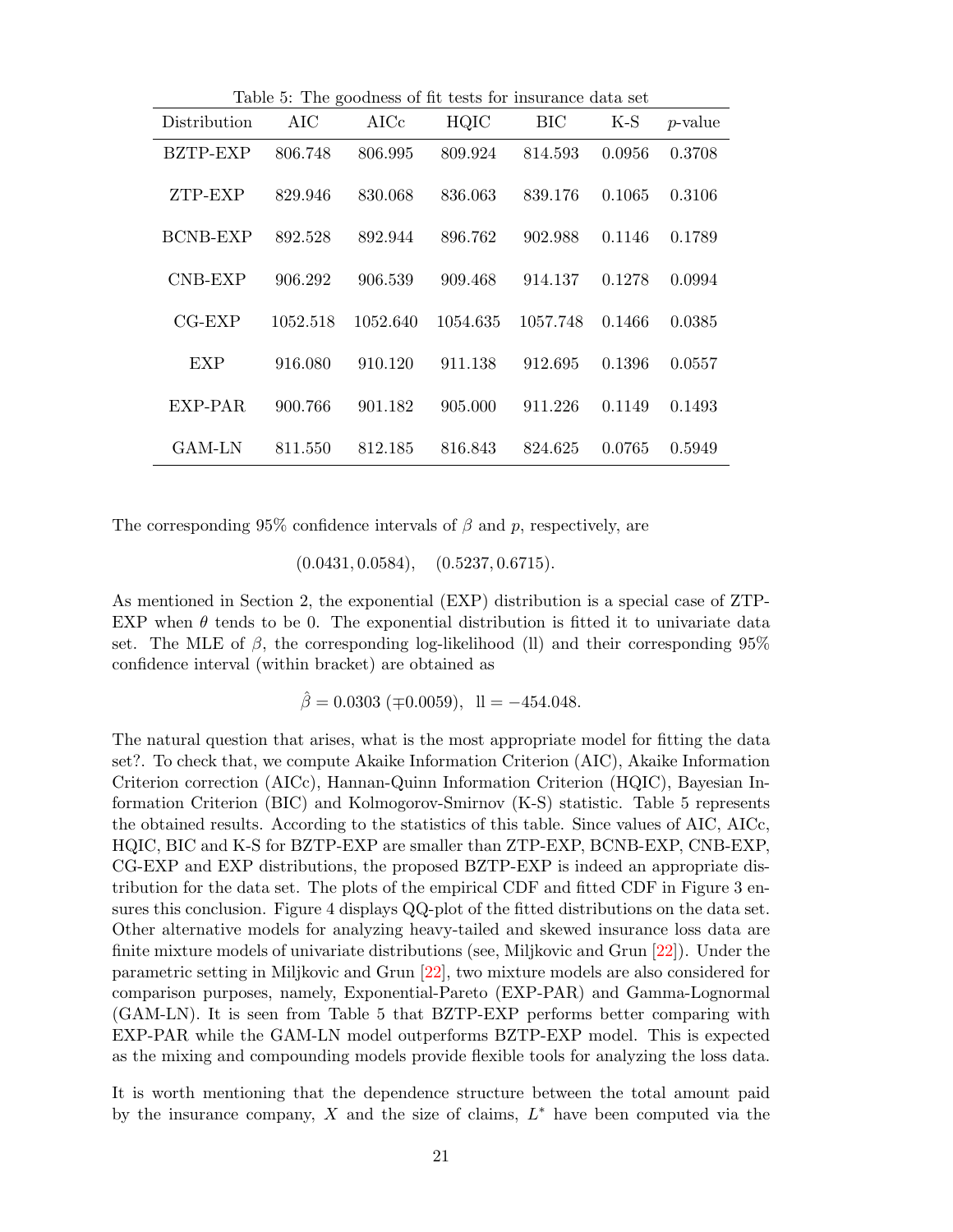estimated correlation coefficient, and it is computed to be  $\rho(\theta) = 0.6706$ . This in turns out that  $X$  and  $L^*$  have a moderate positive relationship.

### 5 Tail Risk Measures

In order to evaluate exposure to risk, different risk measures and their properties have been widely studied in the literature (see Grun et al. [\[13\]](#page-30-12), Tomarchio and Punzo [\[27\]](#page-31-6), McNeil et al. [\[21\]](#page-31-11), and references therein). In this section, we calculate two well-known risk measures for the proposed models namely: Value at Risk (VaR) and Tail value at Risk (TVaR). These measures play a crucial role in portfolio optimization under uncertainty. The VaR, known as the quantile risk measure is always specified with a given level of significance say q. The VaR of a random variable X is the  $q^{th}$  quantile of its CDF, and it is defined as

$$
VaR_q(X) = \inf\{x : F(x) > q\} = F_X^{-1}(q), \ \ 0 < q < 1,
$$

where F is the CDF of X. In this line, the historical value at risk  $(HR \text{ VaR})$  is the most common non-parametric approach for obtaining the VaR measure. It is calculated by taking a percentile of the returns  $r_t$  and multiplying it by the total value of the loss portfolio and square root of holding period  $M$ , the time period over which the losses may occur. Here M is equal to 1 and

$$
r_t = \log\left(\frac{S_t - S_{t-1}}{S_{t-1}}\right),\,
$$

with  $S_t$  being the value of the loss portfolio at time t.

Another related measure is the TVaR known as conditional tail expectation (CTE) or the expected shortfall (ES). It quantifies the average of losses above the VaR for some given confidence level, that is,

$$
TVaR_{q}(X) = E[X \mid X > VaR_{q}(X)] = \frac{1}{1-q} \int_{VaR_{q}}^{\infty} x f(x) dx.
$$

Note that, a model with higher values of the risk measures (VaR and TVaR) is said to have heavier tail. For assessing how the ZTP-EXP and BZTP-EXP models behave with respect to these measures, a simulation study is performed and its results on VaR and TVaR are summarized in Tables 6-7, and graphically displayed in Figures 5-6. It can be seen that the BZTP-EXP model has higher values of the risk measures than that of the ZTP-EXP model. It is evident that Figures 5 and 6 ensure the superiority of BZTP-EXP to ZTP-EXP.

Moreover, VaR, HR VaR and TVaR measures of the fitted models using the estimated values of the parameters for the insurance claim data set are computed and reported in Tables 8 and 9. It is observed from these tables that the VaR, HR VaR and TVaR values of BZTP-EXP and GAM-LN models are close to their corresponding empirical values at the different significance levels. This shows that BZTP-EXP and GAM-LN can be considered as good competing models for fitting the insurance claim data sets.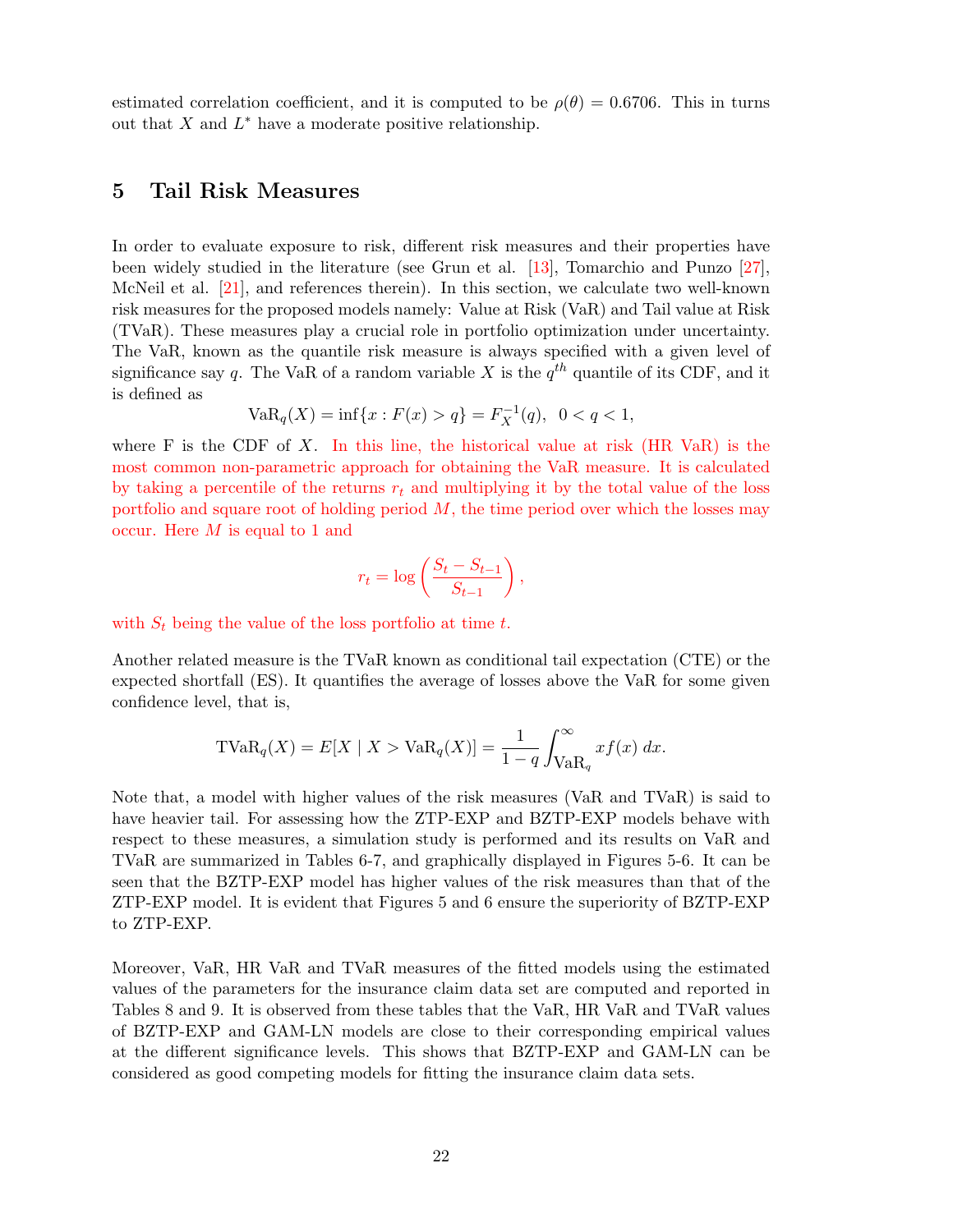| Distribution | Parameters      | Level of significance | VaR    | $\text{TVaR}$ |
|--------------|-----------------|-----------------------|--------|---------------|
|              |                 |                       |        |               |
| ZTP-EXP      | $\beta = 1$     | 0.700                 | 1.7358 | 3.3112        |
|              | $\theta = 1$    | 0.750                 | 2.1018 | 3.5907        |
|              |                 | 0.800                 | 2.4316 | 3.8602        |
|              |                 | 0.850                 | 2.8532 | 3.9179        |
|              |                 | 0.900                 | 3.0927 | 4.9017        |
|              |                 | 0.950                 | 5.4823 | 6.4388        |
|              |                 | 0.999                 | 6.6428 | 7.3170        |
| BZTP-EXP     | $\beta = 1$     | 0.700                 | 2.6515 | 4.3759        |
|              | $\lambda = 3.5$ | 0.750                 | 2.7175 | 4.4392        |
|              | $p = 0.5$       | 0.800                 | 3.5571 | 5.5350        |
|              |                 | 0.850                 | 3.7341 | 5.9837        |
|              |                 | 0.900                 | 5.2052 | 7.1118        |
|              |                 | 0.950                 | 6.3541 | 8.0408        |
|              |                 | 0.999                 | 9.5089 | 11.3052       |

Table 6: Simulation results of VaR and TVaR for  $n = 100$ .

Table 7: Simulation results of VaR and TVaR for  $n = 150$ .

| Distribution | Parameters     | Level of significance | VaR    | TVaR    |
|--------------|----------------|-----------------------|--------|---------|
|              |                |                       |        |         |
| ZTP-EXP      | $\beta = 1$    | 0.700                 | 2.3857 | 4.0128  |
|              | $\theta = 1.5$ | 0.750                 | 2.6666 | 4.5407  |
|              |                | 0.800                 | 3.2407 | 4.7694  |
|              |                | 0.850                 | 3.4611 | 5.4945  |
|              |                | 0.900                 | 4.1153 | 5.9498  |
|              |                | 0.950                 | 5.1994 | 7.1971  |
|              |                | 0.999                 | 6.9865 | 8.1566  |
|              |                |                       |        |         |
| BZTP-EXP     | $\beta=1$      | 0.700                 | 2.4852 | 4.1516  |
|              | $\lambda = 3$  | 0.750                 | 3.1396 | 4.8872  |
|              | $p = 0.65$     | 0.800                 | 3.3783 | 5.4230  |
|              |                | 0.850                 | 3.7165 | 5.9698  |
|              |                | 0.900                 | 5.3401 | 6.9227  |
|              |                | 0.950                 | 6.1815 | 7.6923  |
|              |                | 0.999                 | 9.3339 | 10.7735 |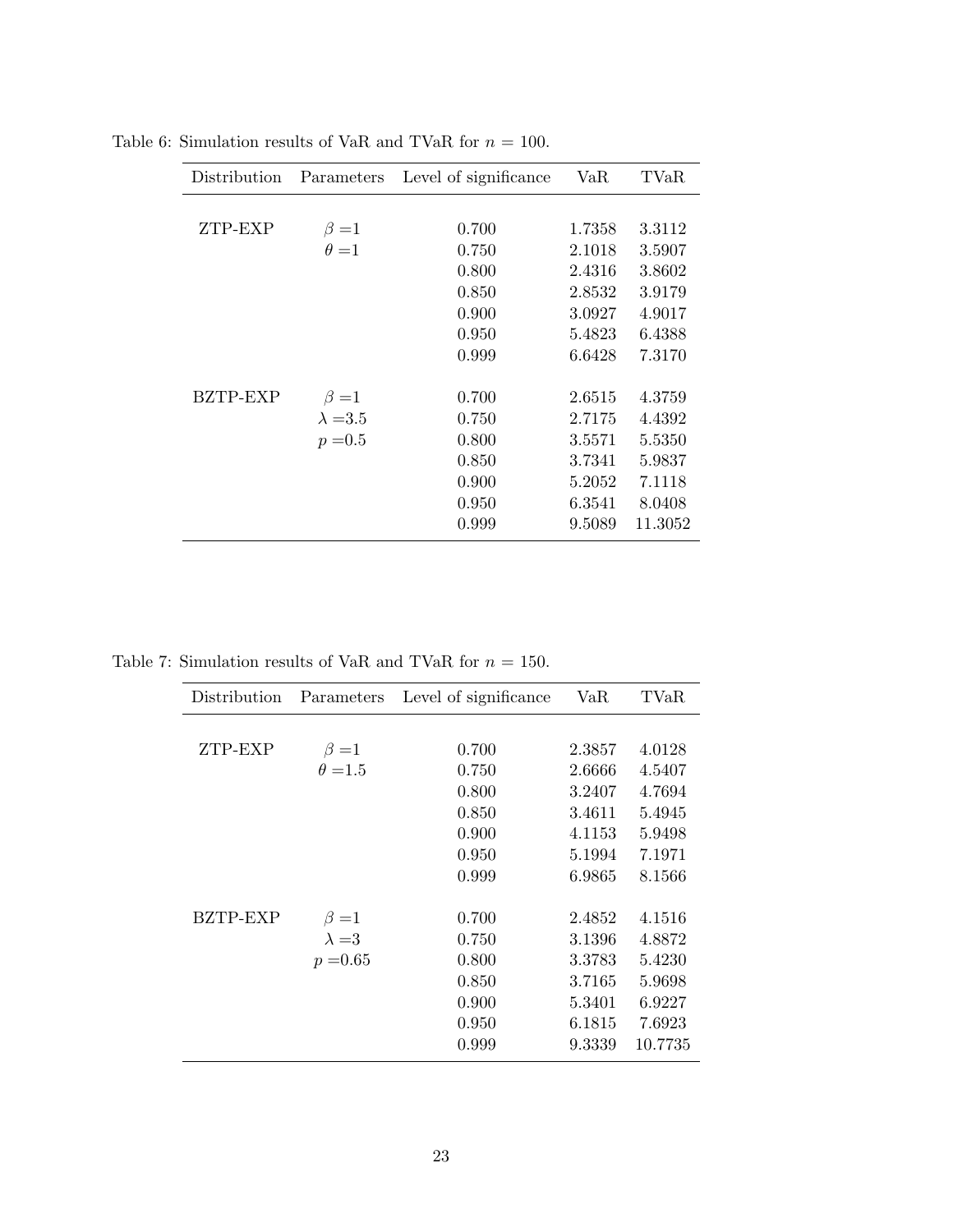

Figure 3: The ECDF and fitted CDFs for different distributions: (a) BZTP-EXP (b) ZTP-EXP (c) BCNB-EXP (d) CNB-EXP (e) CG-EXP (f) Exponential.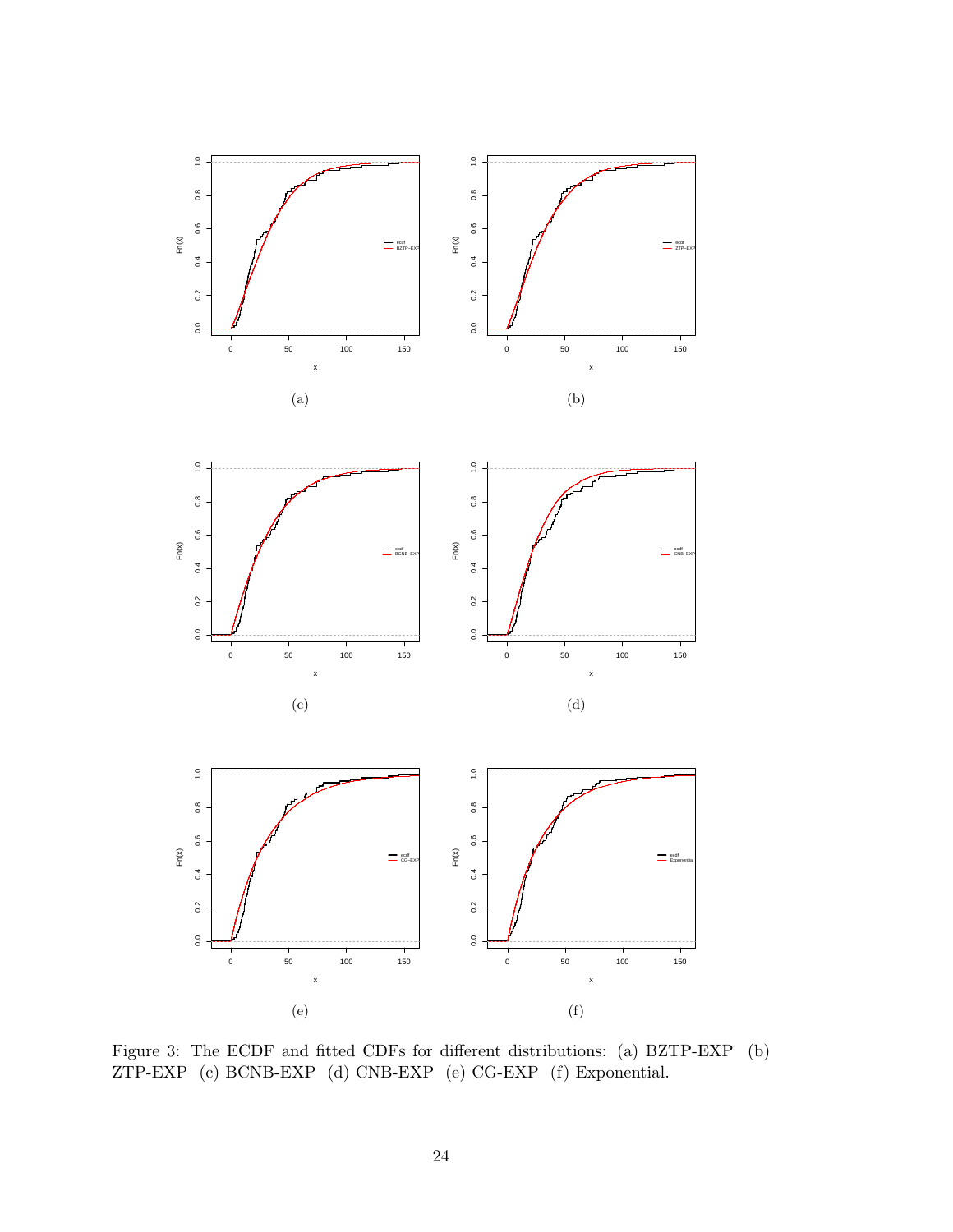

Figure 4: QQ plots of BZTP-EXP, ZTP-EXP, BCNB-EXP, CNB-EXP and EXP models for the insurance data set.



Figure 5: Plots for the value at risk (VaR) and tail value at risk (TVaR) of the ZTP-EXP and BZTP-EXP models for  $n = 100$ .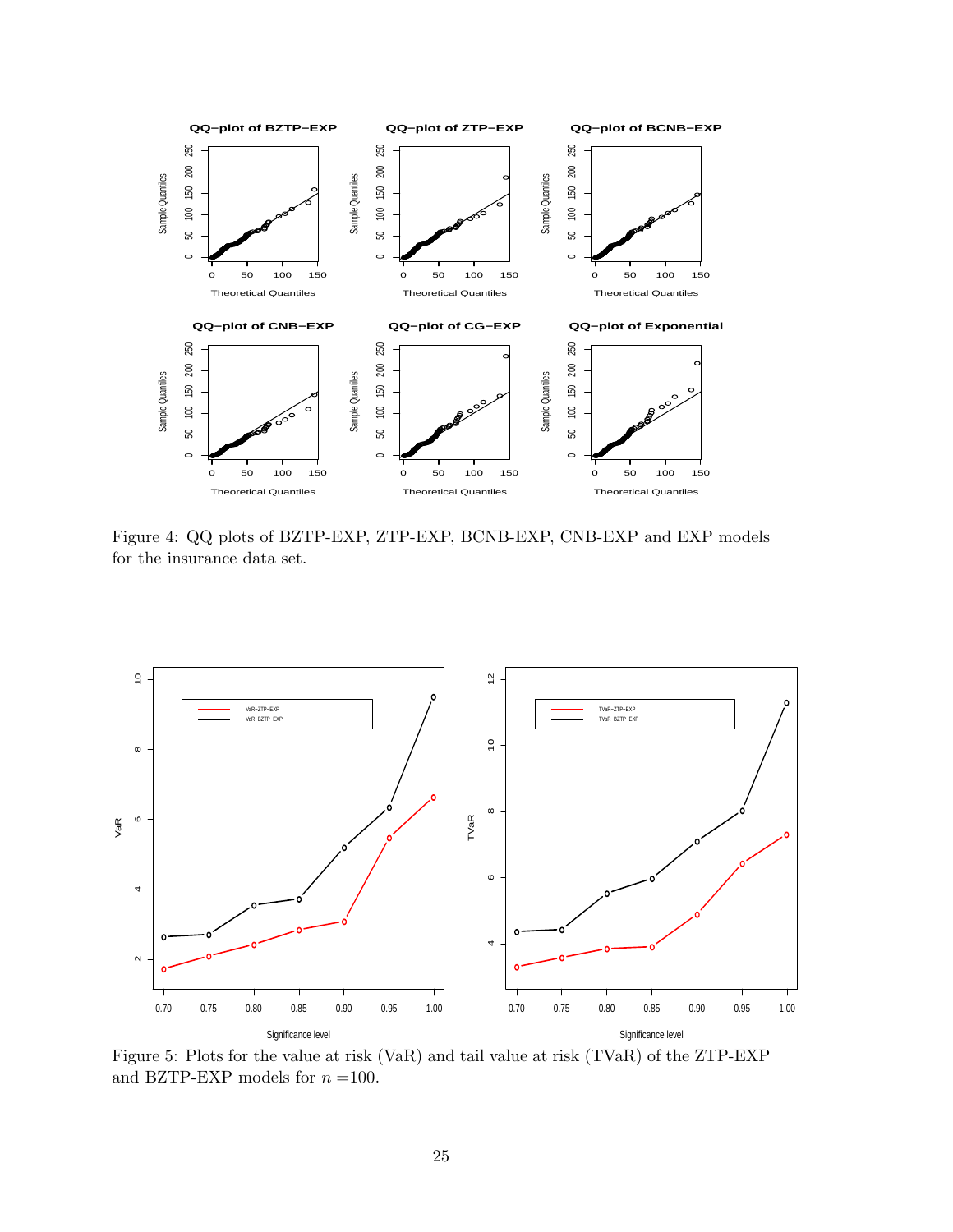

Figure 6: Plots for the value at risk (VaR) and tail value at risk (TVaR) of the ZTP-EXP and BZTP-EXP models for  $n = 150$ .

|                                 |  |  |  |  | Table 8: Results of VaR, HR VAR and TVaR at the 0.70, 0.75 and 0.85 significance levels |  |
|---------------------------------|--|--|--|--|-----------------------------------------------------------------------------------------|--|
| using the insurance claim data. |  |  |  |  |                                                                                         |  |

| Distribution  | $VaR_{0.70}$ | HR Va $R_{0,70}$ | $TVaR_{0.70}$ | VaR <sub>0.75</sub> | HR Va $R_{0.75}$ | $TVaR_{0.75}$ | VaR <sub>0.85</sub> | $HR$ Va $R0.85$ | $TVaR_{0.85}$ |
|---------------|--------------|------------------|---------------|---------------------|------------------|---------------|---------------------|-----------------|---------------|
| Empirical     | 41.564       | 40.279           | 66.917        | 44.966              | 43.938           | 71.619        | 55.124              | 52.753          | 86.759        |
| BZTP-EXP      | 42.497       | 42.422           | 64.561        | 46.916              | 45.682           | 75.308        | 57.543              | 58.336          | 81.653        |
| ZTP-EXP       | 40.415       | 38.428           | 62.416        | 42.936              | 41.755           | 74.543        | 50.304              | 51.296          | 74.225        |
| CNB-EXP       | 34.638       | 34.264           | 60.311        | 39.084              | 38.371           | 67.992        | 50.273              | 48.130          | 73.416        |
| NB-EXP        | 34.346       | 32.134           | 57.847        | 38.628              | 36.267           | 68.779        | 50.599              | 46.593          | 71.476        |
| $CG-EXP$      | 32.579       | 31.591           | 43.952        | 37.022              | 35.215           | 50.884        | 44.599              | 42.317          | 60.602        |
| <b>EXP</b>    | 33.308       | 32.350           | 44.948        | 37.457              | 35.821           | 53.054        | 47.019              | 44.360          | 65.870        |
| EXP-PAR       | 34.532       | 33.350           | 59.026        | 39.036              | 38.017           | 67.735        | 49.842              | 47.960          | 72.499        |
| <b>GAM-LN</b> | 42.237       | 42.095           | 66.033        | 43.308              | 43.680           | 73.999        | 53.392              | 52.332          | 82.564        |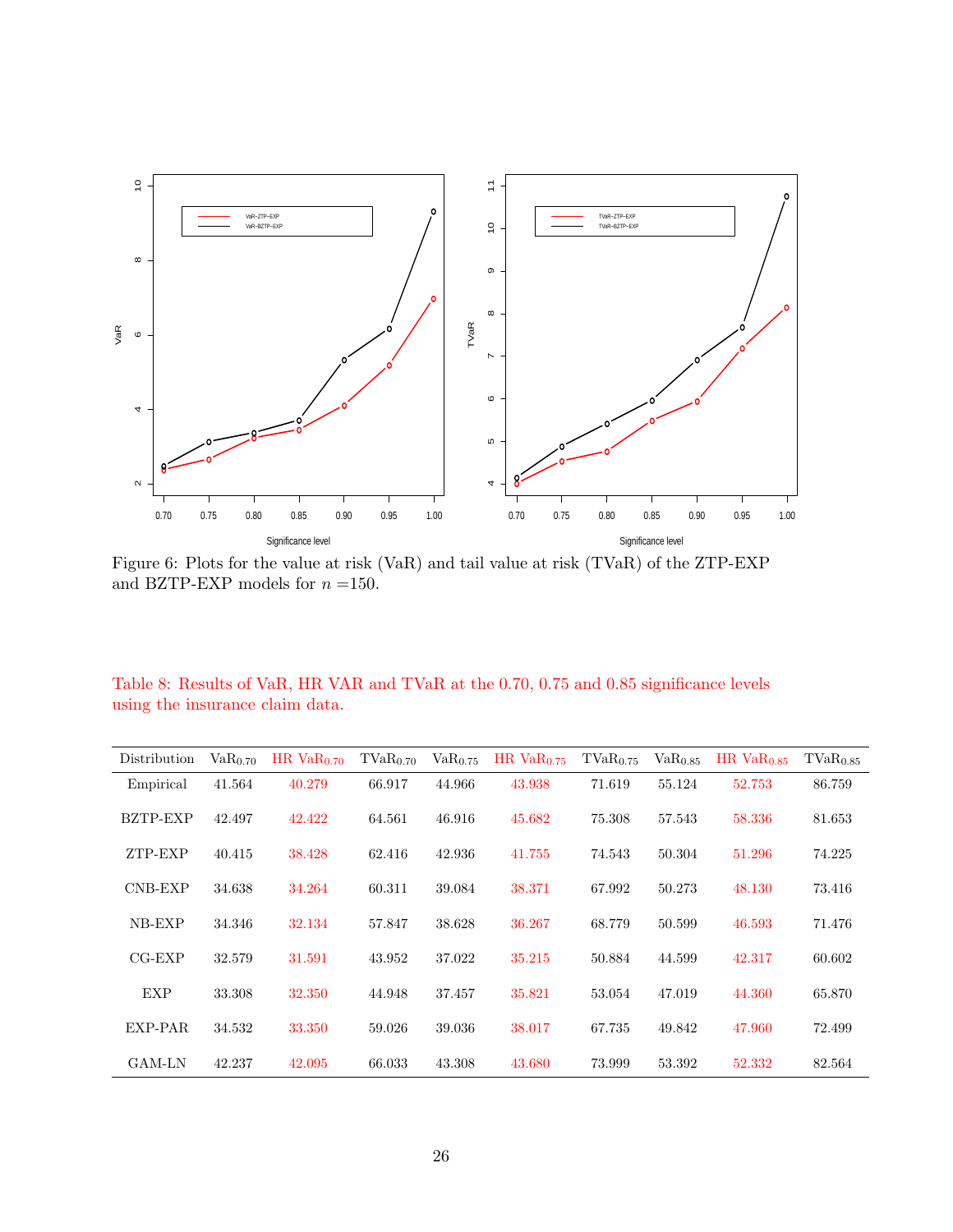Table 9: Results of VaR, HR VaR and TVaR at the 0.90, 0.95 and 0.99 significance levels using the insurance claim data.

| Distribution | VaR <sub>0.90</sub> | HR $VaR0.90$ | $TVaR_{0.90}$ | VaR <sub>0.95</sub> | $HR$ Va $R_0$ 95 | $TVaR_{0.95}$ | VaR <sub>0.99</sub> | $HR$ $VaR0.99$ | $TVaR_{0.99}$ |
|--------------|---------------------|--------------|---------------|---------------------|------------------|---------------|---------------------|----------------|---------------|
| Empirical    | 73.962              | 72.171       | 97.610        | 80.134              | 86.026           | 118.393       | 136.281             | 131.852        | 144.950       |
| BZTP-EXP     | 71.412              | 70.202       | 95.056        | 79.395              | 77.769           | 117.188       | 135.514             | 134.878        | 144.874       |
| ZTP-EXP      | 68.050              | 68.040       | 92.480        | 74.640              | 75.588           | 115.360       | 132.159             | 130.112        | 138.956       |
| CNB-EXP      | 66.866              | 65.843       | 90.753        | 69.542              | 67.419           | 102.250       | 128.256             | 129.185        | 132.874       |
| NB-EXP       | 59.154              | 57.898       | 83.058        | 68.136              | 66.539           | 98.779        | 120.725             | 119.522        | 124.035       |
| $CG-EXP$     | 49.434              | 48.344       | 73.016        | 52.333              | 51.159           | 83.047        | 106.584             | 102.522        | 111.911       |
| <b>EXP</b>   | 49.837              | 47.544       | 73.376        | 54.150              | 53.314           | 85.843        | 107.767             | 104.563        | 112.232       |
| EXP-PAR      | 63.596              | 59.727       | 86.601        | 68.204              | 66.602           | 100.951       | 124.633             | 122.030        | 129.603       |
| GAM-LN       | 72.382              | 70.787       | 95.247        | 79.641              | 78.674           | 117.382       | 135.607             | 136.949        | 144.891       |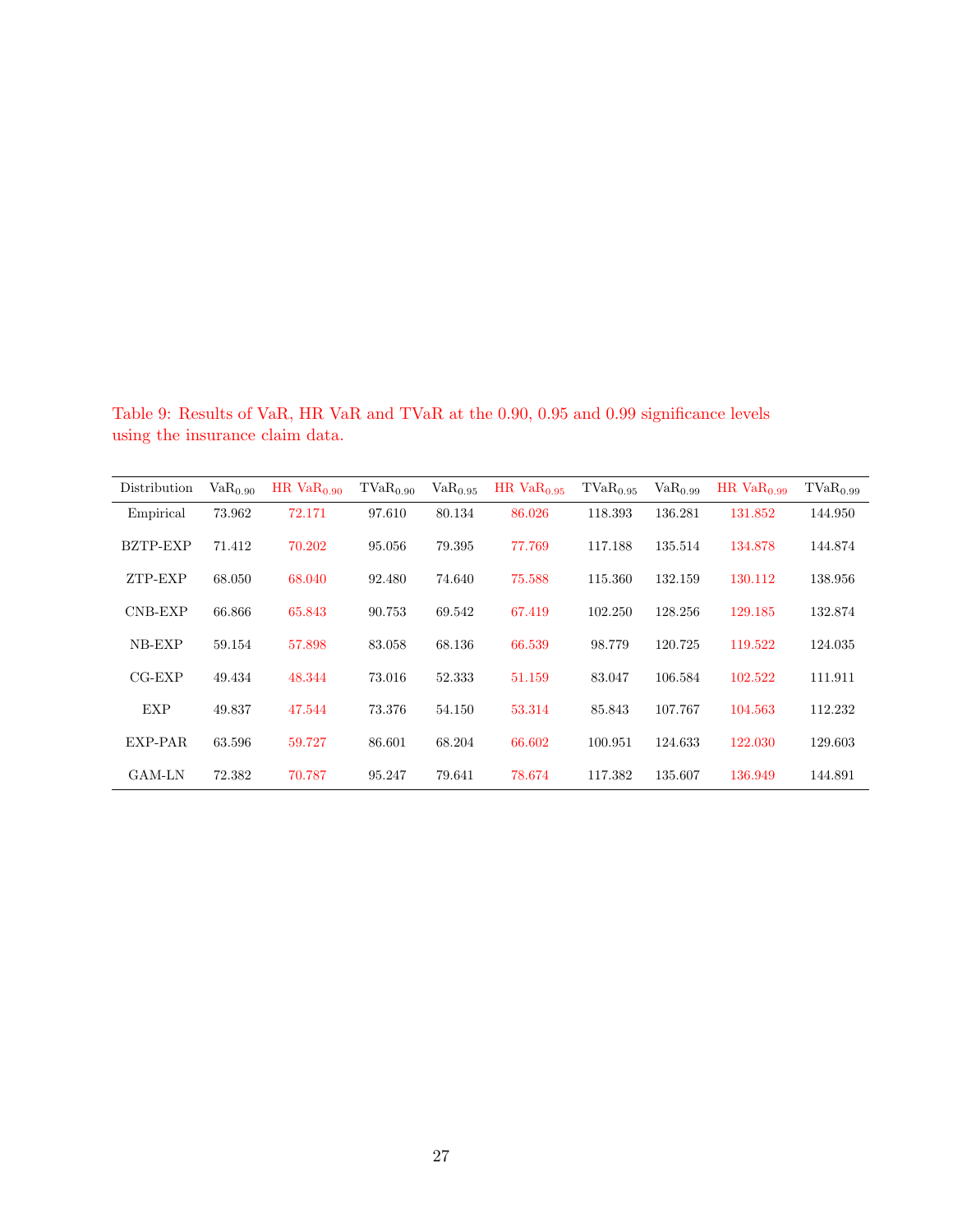## 6 Conclusions

In this paper, we have developed a new class of distributions by compounding random Poisson sum with exponential random variables. We have discussed different properties of this class of model and derived the statistical inference of the unknown parameters. Furthermore, we also proposed a bivariate version model with three parameters and derive different properties. It is observed that the MLEs of the unknown parameters cannot be obtained in explicit form. We have proposed to use EM type algorithm to compute the MLEs. The proposed EM type algorithm avoids solving three non-linear equations. Further, we have analyzed one real insurance data set and it is observed that the BZTP-EXP model provides a good candidate fit when compared to ZTP-EXP, BCNB-EXP, CNB-EXP, CG-EXP, EXP, EXP-PAR and GAM-LN models. It will be interesting to obtain several properties of this new family of distributions in multivariate case. More work is needed in that direction.

Acknowledgements: We would like to appreciate the constructive comments by an associate editor and anonymous referees which improved the quality and the presentation of our results.

## Appendices:

Here, we present some derivations for CNB-EXP model based on combining the exponential and negative binomial distributions as well as descriptions for the Pseudo codes for EM type algorithms for obtaining the MLEs of the unknown parameters under ZTP-EXP and BZTP-EXP models.

### Appendix A: CNP-EXP Model

Assume that N is negative binomial (NB) random variable with parameters r and  $\nu$ . It is easily checked that L is NB distribution with parameters r and  $\eta = \nu p$ , where  $p = P(I_i = 1) = 1 - P(I_i = 0), i = 1, 2, ..., N$  with PMF

$$
P(L=l) = {l-1 \choose r-1} \eta^r (1-\eta)^{l-r}, l=r, r+1, ....
$$
\n(37)

The joint PDF of CNB-EXP of  $X$  and  $L$  is given by

$$
f_{X,L}(x,l) = {l-1 \choose r-1} \eta^r (1-\eta)^{l-r} \cdot \frac{\beta e^{-\beta x} (\beta x)^{l-1}}{\Gamma(l)}, \ x > 0, \ l = r, r+1, \dots,
$$

where  $\{X_i, i = 1, 2, \ldots\}$  is a sequence of i.i.d. exponential with parameter  $\beta$  and L follows NB distribution.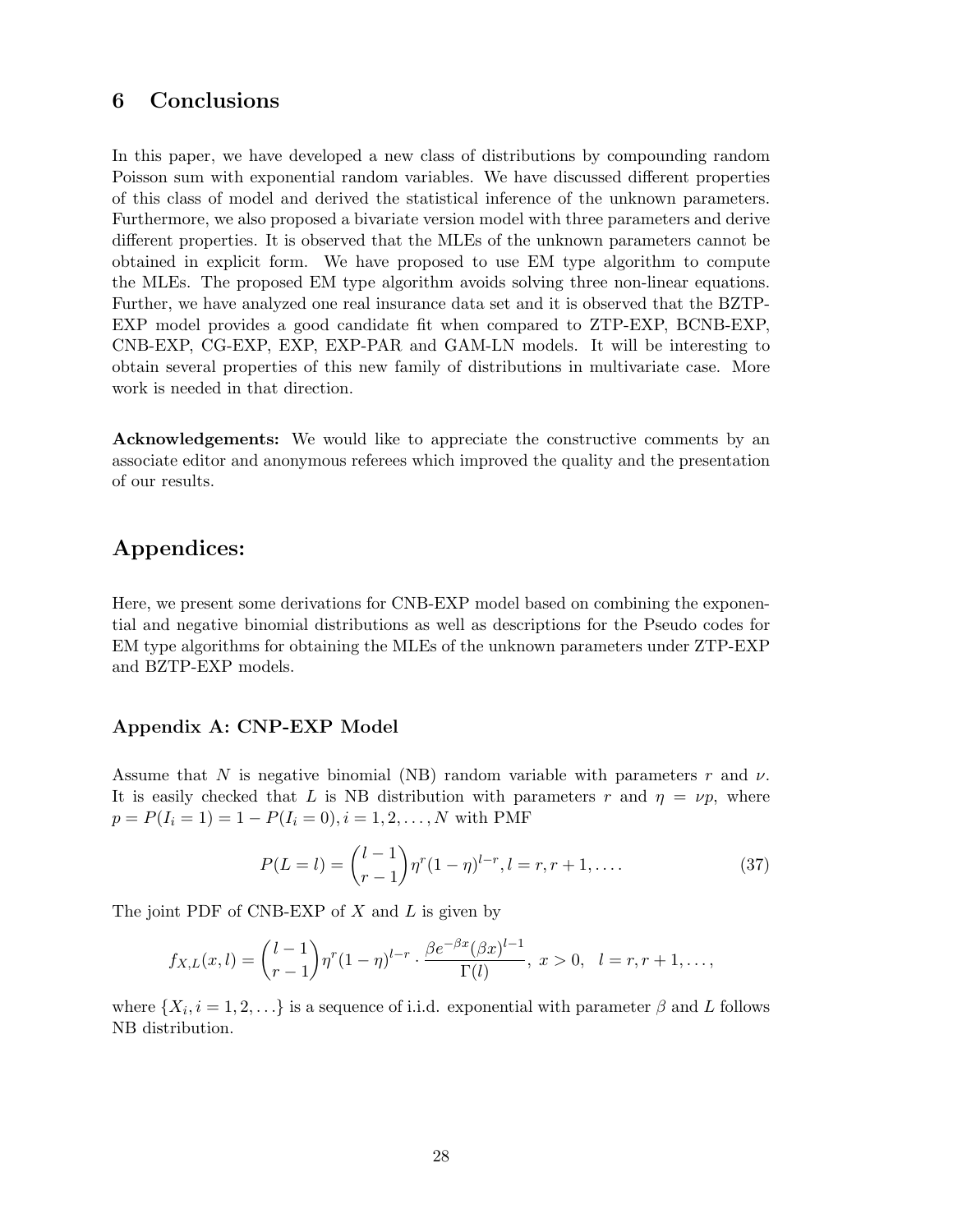The CDF of X is obtained to be

$$
P(X \le x) = \sum_{l=r}^{\infty} P(X \le x, L = l)
$$
  
= 
$$
\left(\frac{\eta}{1-\eta}\right)^r \sum_{l=r}^{\infty} {l-1 \choose r-1} (1-\eta)^l \frac{\Gamma_{\beta x}(l)}{\Gamma(l)}.
$$

Therefore the marginal density of  $X$  can be expressed as

$$
f_X(x) = \left(\frac{\eta}{1-\eta}\right)^r \beta(1-\eta)e^{-\beta x} \sum_{l=r}^{\infty} \binom{l-1}{r-1} \frac{[\beta(1-\eta)x]^{l-1}}{\Gamma(l)}, \qquad x > 0.
$$

That is, the PDF of  $X$  is an infinite mixture of gamma densities with NB weights. As a result of that, the conditional probability and expectation of L given  $X = x$  are readily obtained as

$$
P(L = l \mid X = x) = \frac{\binom{l-1}{r-1} \frac{[\beta(1-\eta)x]^l}{\Gamma(l)}}{\sum_{l=r}^{\infty} \binom{l-1}{r-1} \frac{[\beta(1-\eta)x]^{l-1}}{\Gamma(l)}}.
$$

The conditional expectation of M given  $X = x$  is obtained as

$$
E(L \mid X = x) = \frac{\sum_{l=r}^{\infty} l {l-1 \choose r-1} \frac{[\beta(1-\eta)x]^l}{\Gamma(l)}}{\sum_{l=r}^{\infty} {l-1 \choose r-1} \frac{[\beta(1-\eta)x]^l}{\Gamma(l)}}.
$$

Arguments similar to those in Section 3, we immediately obtain the joint PDF of  $(X, N)$ as

$$
P(S_L \le x, N \le n) = \sum_{k=1}^n \sum_{l=r}^{\infty} \frac{\Gamma_{\beta x}(l)}{\Gamma(l)} {k \choose l} p^l (1-p)^{k-l} {k-1 \choose r-1} \nu^r (1-\nu)^{k-r}.
$$

This turns out to be

$$
P(S_L \le x, N = n) = \sum_{l=r}^{\infty} \frac{\Gamma_{\beta x}(l)}{\Gamma(l)} {n \choose l} p^l (1-p)^{n-l} {n-1 \choose r-1} \nu^r (1-\nu)^{n-r}.
$$

The joint PDF of  $(S_L, N)$  can be derived easily.

#### Appendix B: Pseudo Code of the EM Type Algorithm for ZTP-EXP

- Given  $IT$  an integer, denoting the maximum number of iterations allowed. Set  $\epsilon = 10^{-5}$ , the tolerance limit needed for the stopping the iteration process, that is, if the absolute difference between the two successive log-likelihood values is less than  $\epsilon$ , then we stop the iteration. Also, set n to denote the sample size.
- Read the data vector  $\{x_1, \ldots, x_n\}$ .
- Set the initial values  $\beta^{(0)}$  and  $\theta^{(0)}$  of  $\beta$  and  $\theta$ , respectively.

```
For ( j in 1 to IT){
```
For  $(i \text{ in } 1 \text{ to } n)$  {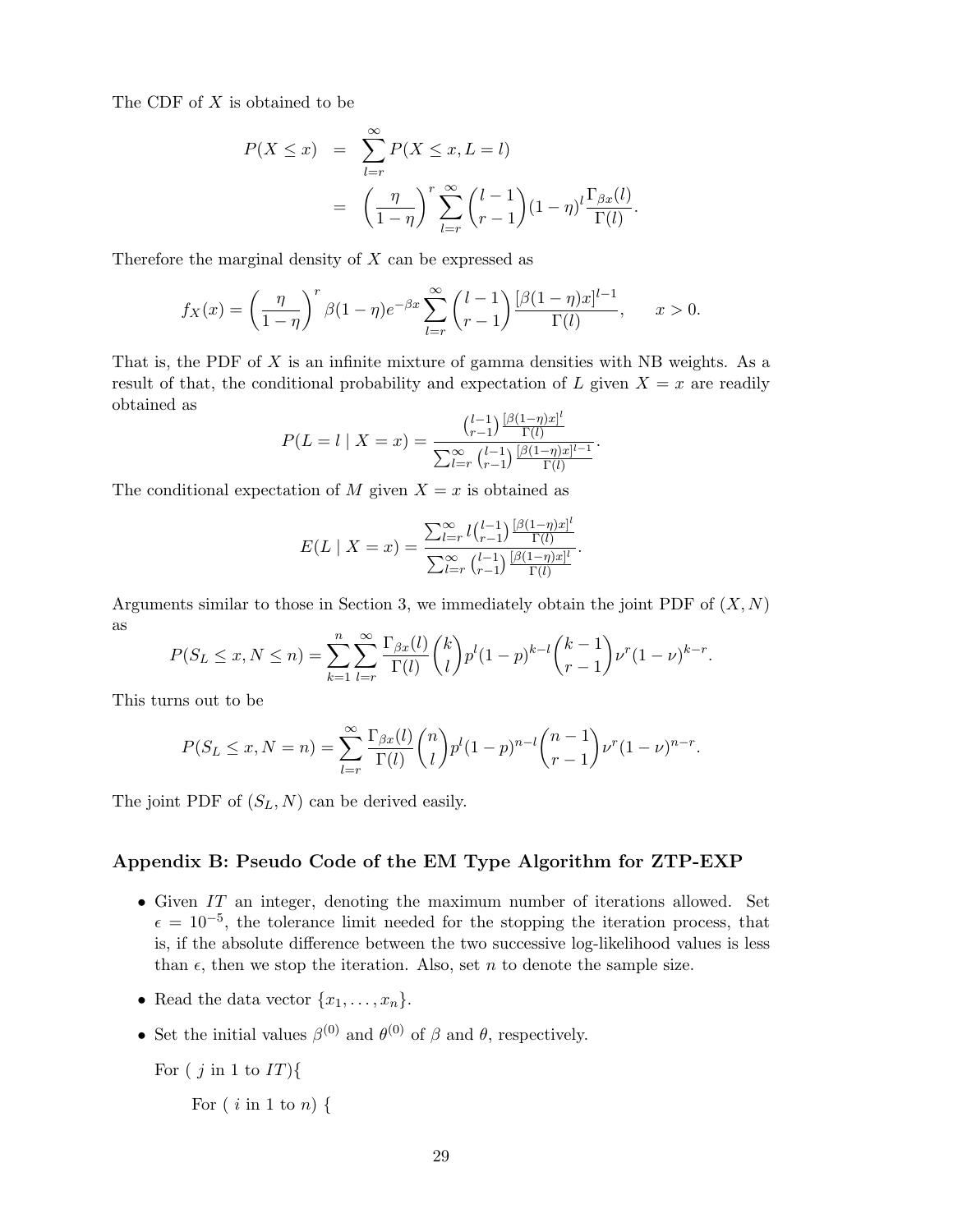Find the missing value  $l_i^{(j)}$  $i^{(J)}$  as follows:

If 
$$
\frac{P(L^* = l + 1 | x_i, \beta^{(j)}, \theta^{(j)})}{P(L^* = l | x_i, \beta^{(j)}, \theta^{(j)})} < 1 \quad \text{then} \quad l_i^{(j)} = \min\{l\} \in \{1, 2, \ldots\}.
$$

- Compute  $\beta^{(j+1)} = \frac{\sum_{i=1}^n l_i^{(j)}}{\sum_{i=1}^n j_i^{(j)}}$ P  $\frac{e^{-1}}{n}$  and  $\theta^{(j+1)}$  as a solution of (20), by using bisection method.
- Compute the log-likelihood function  $l(\beta^{(j+1)}, \theta^{(j+1)})$ .
- If  $|l(\beta^{(j+1)}, \theta^{(j+1)}) l(\beta^{(j)}, \theta^{(j)})| < \epsilon$ , we stop the iteration, else we continue until convergence.
	- }

### Appendix C: Pseudo Code of the EM Type Algorithm for BZTP-EXP

- Given IT an integer, denoting the maximum number of iterations allowed. Set  $\epsilon = 10^{-5}$ , the tolerance limit needed for the stopping the iteration process, that is, if the absolute difference between the two successive log-likelihood values is less than  $\epsilon$ , then we stop the iteration. Also, set n to denote the sample size.
- Read the data vector  $\{(x_1, v_1), \ldots, (x_n, v_n)\}.$
- Set the initial values  $\beta^{(1)}$ ,  $\lambda^{(1)}$  and  $p^{(1)}$  of  $\beta$ ,  $\lambda$ , and  $p$ , respectively.

For  $(j \text{ in } 1 \text{ to } IT)$ 

For  $(i \text{ in } 1 \text{ to } n)$  {

Find the missing value  $l_i^{(j)}$  $i^{(J)}$  as follows:

If 
$$
\frac{P(L = l + 1 | V = v_i, p^{(j)})}{P(L = l | V = v_i, p^{(j)})} < 1 \quad \text{then} \quad l_i^{(j)} = \min\{l\} \in \{1, 2, \ldots\}.
$$

- Compute  $\beta^{(j+1)} = \frac{\sum_{i=1}^n l_i^{(j)}}{\sum_{i=1}^n j_i^{(j)}}$  $\sum$  $\frac{1}{n}$ ,  $\lambda^{(j+1)}$  and  $p^{(j+1)}$  as a solution of (35) and (36) respectively, by using the bisection method.
- Compute the log-likelihood function  $l(\beta^{(j+1)}, \lambda^{(j+1)}, p^{(j+1)})$ .
- If  $|l(\beta^{(j+1)},\lambda^{(j+1)},p^{(j+1)})-l(\beta^{(j)},\lambda^{(j)},p^{(j+1)})|<\epsilon$ , we stop the iteration, else we continue until convergence.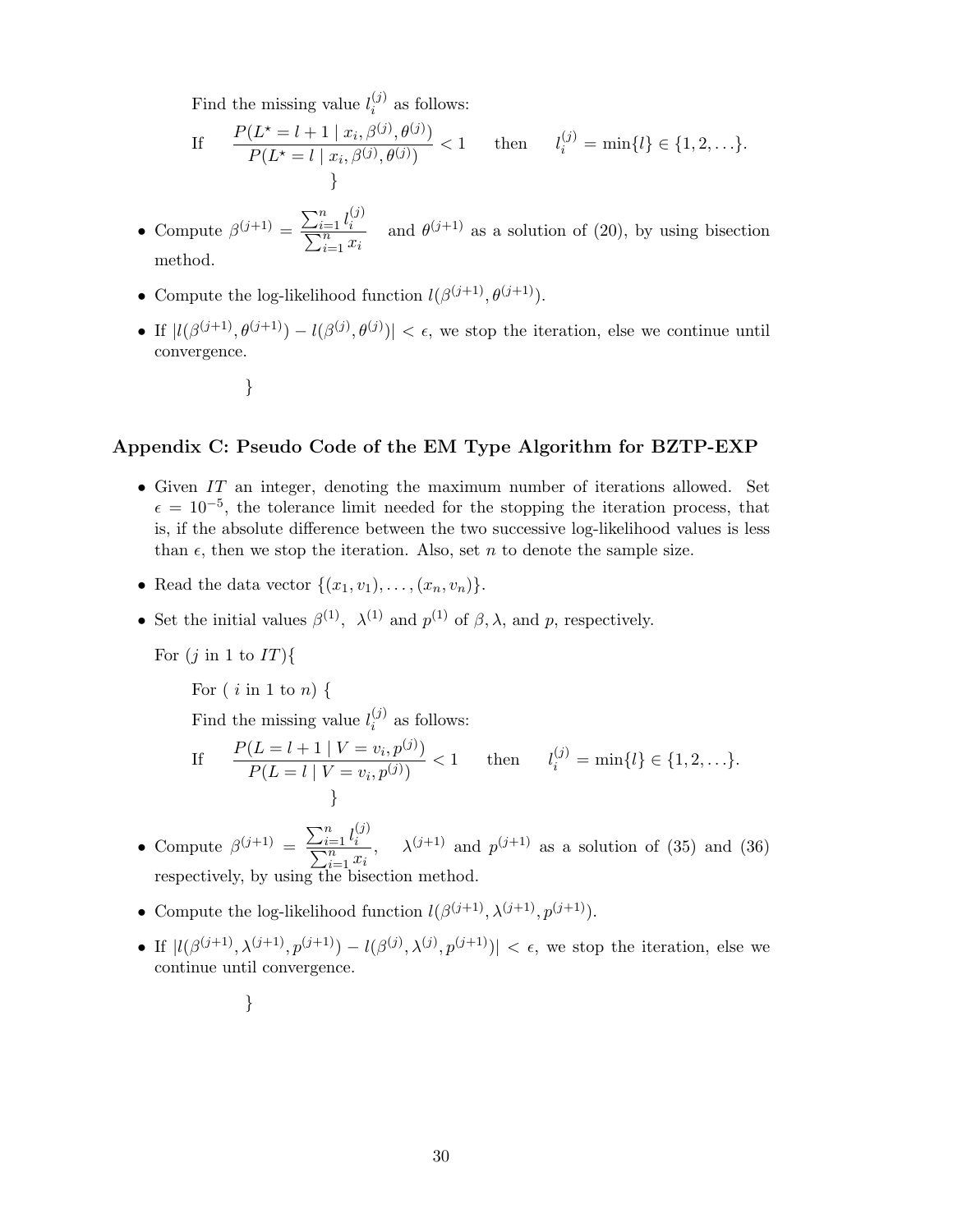## References

- <span id="page-30-14"></span>[1] Andrews, D. F. and A. M. Herzberg. (1985). Data: A Collection of Problems from Many Fields for the Student and Research Worker, New York: Springer-Verlag.
- <span id="page-30-4"></span>[2] Asgharzadeh A., Esmaily L., and Nadarajah S.(2013). Approximate MLEs for the location and scale parameters of the skew logistic distribution, *Statistical Papers*, 54, 391-411.
- <span id="page-30-5"></span>[3] Asgharzadeh A., Esmaily L., and Nadarajah S. and Shih S. H. (2013): A generalized skew logistic, REVSTAT Statistical Journal, 11(3), 317-338.
- <span id="page-30-1"></span>[4] Asgharzadeh, A., Esmaeili, L., and Nadarajah, S. (2016). Balakrishnan skew logistic distribution, Communication in Statistics-Theory & Methods, 45(2), 444-464.
- <span id="page-30-0"></span>[5] Azzalini A. (1985). A Class of distributions which includes the normal ones, Scandinavian Journal of Statistics, 12(2), 171-178.
- <span id="page-30-6"></span>[6] Bakouch, H. S., Ristic, M. M., Asgharzadeh, A., Esmaily, L., and Al-Zahrani, B. M. (2012). An exponentiated exponential binomial distribution with application, Statistics and Probability Letters, 82, 1067-1081.
- <span id="page-30-2"></span>[7] Barreto-Souza, W. (2012). The skew-normal distribution and related multivariate families, Scandinavian Journal of Statistics, 109, 130-145.
- <span id="page-30-11"></span>[8] Bernardi, M., Bottone, M. and Petrella, L. (2018). Bayesian quantile regression using the skew exponential power distribution, Computational Statistics and Data Analysis, 126, 92-111.
- <span id="page-30-13"></span>[9] Bhati D. and Ravi S. (2018). On generalized log-Moyal distribution: A new heavy tailed size distribution, Insurance: Mathematics and Economics, 79, 247-259.
- <span id="page-30-9"></span>[10] Birnbaum, Z. and Saunders, S. (1969). A new family of life distributions, Journal of Applied Probability, 6(2), 319-327 .
- <span id="page-30-3"></span>[11] Chakraborty, S., Hazarika, P. J., and Ali, M. M. (2012). A new skew logistic distribution and its properties, Pakistan Journal of Statistics, 28(4), 513-524.
- <span id="page-30-15"></span>[12] Dutang, C., and Charpentier, A. (2019). CASdatasets: Insurance datasets, available at http://dutangc.free.fr/pub/RRepos/web/CASdatasets-index.html.
- <span id="page-30-12"></span>[13] Grun, B. and T. Miljkovic (2019). Extending composite loss models using a general framework of advanced computational tools, Scandinavian Actuarial Journal, 2019(8), 642-660.
- <span id="page-30-10"></span>[14] Hashemi, F., Naderi, M., and Jamalizadeh, A. (2019). Normal mean-variance Lindley Birnbaum-Saunders distribution, Statistics and Interface, 12, 585-597.
- <span id="page-30-8"></span>[15] Kozubowski, T.J., and Panorska, A.K. (2005). A mixed bivariate distribution with exponential and geometric marginals, Journal of Statistical Planning and Inference, 134, 501-520.
- <span id="page-30-7"></span>[16] Kundu, D. (2014). Geometric skew normal distribution, Sankhya B76(2), 167-189.